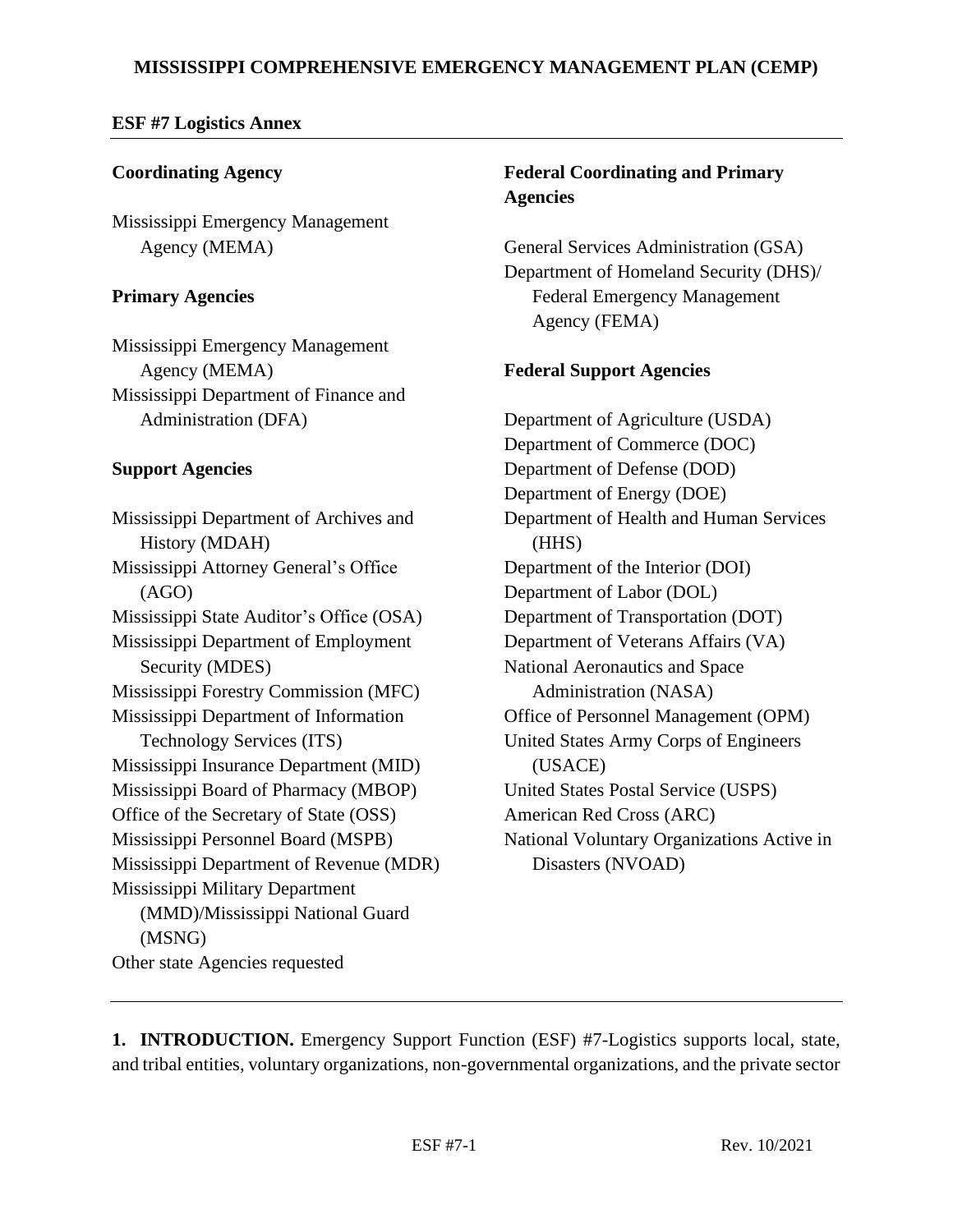in managing logistics activities during domestic threats or in response to actual or potential incidents.

**a. Purpose.** The purpose of this ESF Annex is to provide and maintain a logistical construct for the support of response and recovery missions following an emergency or a major disaster. The success of this effort requires the coordination, pooling, and networking of both available and obtainable logistical resources provided by state agencies, local government entities, voluntary organizations, or other providers.

The term "obtainable" means other necessary resources that must be acquired through contract, lease, purchase, mutual aid agreements, or otherwise from outside the inventory or control of participating agencies. These resources may be in such forms as facilities, personnel, equipment, materials, supplies, consulting services, technical assistance, or others.

**b. Scope.** ESF #7 provides direct and active support to emergency response and recovery efforts where threatened or actual damage exceeds local response capabilities. Additionally, ESF #7 is responsible for assisting in logistical planning and procurement in coordination with ESF #5. It is also used when Mississippi's logistical capabilities are exceeded and federal government response is requested.

The scope of activities includes coordination of resource sourcing; acquisition; delivery of supplies, equipment, and services; resource tracking; facility space acquisition; transportation coordination; and management and support of information technology systems services and other administrative services. Its specific activities within the scope include:

**(1)** Managing a collaborative and complex logistics supply chain that provides equipment, supplies, and services for incidents requiring an integrated whole community response capability.

**(2)** Providing for the integration of whole community logistics partners through deliberate and crisis collaboration in the planning, sourcing, acquisition, utilization, and disposition of resources.

**(3)** Facilitating communication and collaboration among all supply chain support elements to minimize recovery efforts in the impacted area and reestablish local, state, and tribal selfsufficiency as rapidly as possible.

If local, state, and tribal government logistical capabilities or resources become overwhelmed and unable to meet emergency or major disaster needs, ESF #7 will be activated to support those affected. This support will be provided in accordance with the State Comprehensive Emergency Management Plan and the National Response Framework (NRF).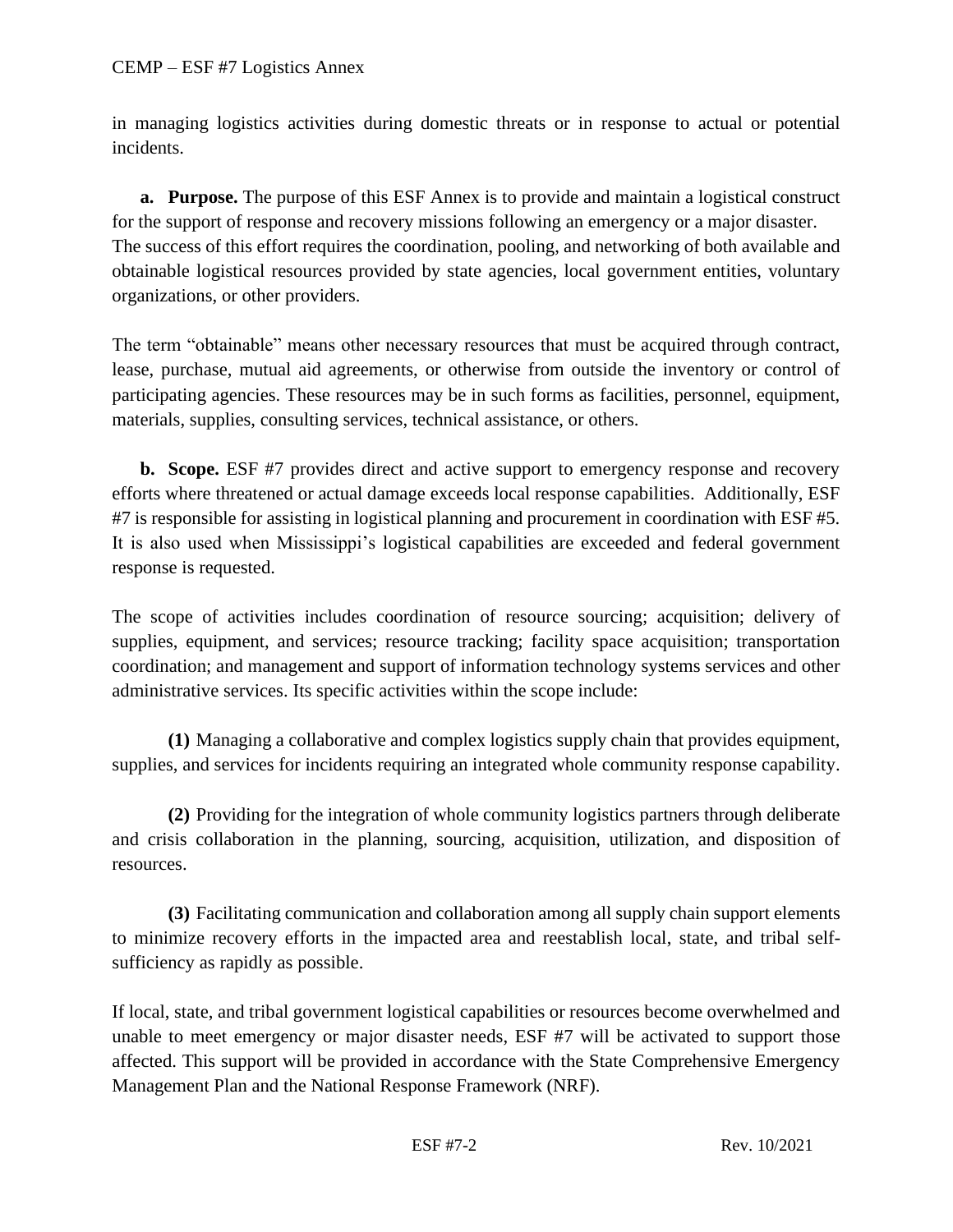If federal ESF #7 is activated to assist local, state, and tribal governments, the primary agency for the overall coordination of federal resources is the Federal Emergency Management Agency (FEMA) in cooperation with the General Services Administration (GSA).

**2. RELATIONSHIP TO THE WHOLE COMMUNITY.** This section describes how ESF #7 relates to other elements of the whole community.

**a. Local, State, and Tribal Governments**. Primary responsibility for managing logisticalrelated incidents usually rests with local, state, and tribal authorities and the private sector. As such, a federal response must acknowledge local, state, tribal logistics policies, authorities, and plans that manage logistical systems and prioritize the movement of relief personnel and supplies during emergencies.

ESF #7 organizations develop collaborative tools for local, state, and tribal entities to evaluate current disaster logistics readiness, identify areas for targeted improvement, and develop a roadmap to mitigate weaknesses and enhance strengths to foster a collective whole community logistics concept.

**b. Private Sector/Non-governmental Organizations.** The private sector owns or operates many logistical resources and is a partner or lead for rapidly restoring logistics-related services. Support that cannot be provided from state resources is secured through direct procurement or donations. Private-sector mutual aid and assistance networks facilitate the sharing of resources to support response.

ESF #7 works with retail, wholesale, and other similar private industry associations for information sharing, planning, and exercises that would produce mutually beneficial results in coordinating how, when, where, and by whom critical logistics resources will be provided during all types of incidents.

**3. CORE CAPABILITIES AND ACTIONS.** This section outlines the ESF roles aligned to core capabilities. The following table lists the Response core capability that ESF #7 most directly supports, along with the related ESF #7 action. Though not listed in the table, all ESFs, including ESF #7, support the Core Capabilities of Planning, Operational Coordination, and Public Information and Warning:

| <b>Core Capability</b>                | ESF $#7$ – Logistics                                           |
|---------------------------------------|----------------------------------------------------------------|
| Critical Transportation $  \bullet  $ | Management of transportation that includes equipment and       |
|                                       | procedures for moving material from storage facilities and     |
|                                       | vendors to incident victims, particularly with emphasis on the |
|                                       | surge and sustainment portions of response.                    |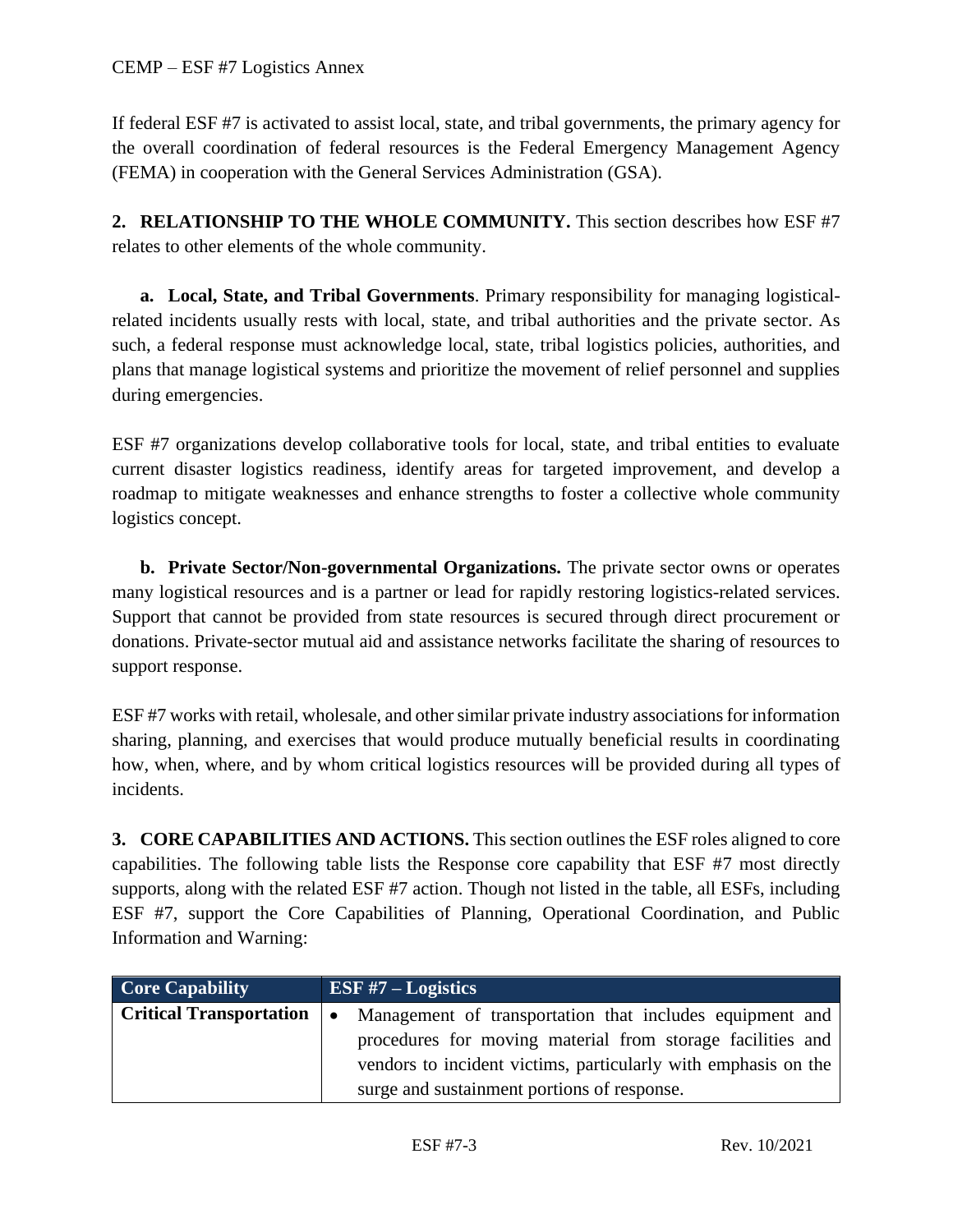| <b>Core Capability</b>                                     | ESF $#7$ – Logistics                                                                                                                                                                                                                                                                                                                                                                                                                                                                                                                                                                                                                                                                                                                                                                                                                                                       |
|------------------------------------------------------------|----------------------------------------------------------------------------------------------------------------------------------------------------------------------------------------------------------------------------------------------------------------------------------------------------------------------------------------------------------------------------------------------------------------------------------------------------------------------------------------------------------------------------------------------------------------------------------------------------------------------------------------------------------------------------------------------------------------------------------------------------------------------------------------------------------------------------------------------------------------------------|
| <b>Critical Transportation</b><br>cont.                    | Transportation management also includes providing services to<br>$\bullet$<br>include fulfilling requests from other state organizations.<br>Monitor the status of and damage to the transportation system<br>$\bullet$<br>and infrastructure to ensure the timely and safe delivery of<br>commodities to the affected areas.<br>Identify temporary alternative transportation solutions to be<br>implemented when primary systems or routes are unavailable or<br>overwhelmed.                                                                                                                                                                                                                                                                                                                                                                                            |
| <b>Mass Care Services</b>                                  | Acquires and manages resources, supplies, and services from<br>$\bullet$<br>core capability providers via contracts, mission assignments,<br>interagency agreements, and donations.<br>Support the prioritization, coordination, and communication of<br>mass care resource requirements.<br>Communicates plans, requirements, and strategies to core<br>capability providers.                                                                                                                                                                                                                                                                                                                                                                                                                                                                                             |
| <b>Infrastructure Systems</b>                              | Provision of logistical support to fire and other first response<br>٠<br>services.                                                                                                                                                                                                                                                                                                                                                                                                                                                                                                                                                                                                                                                                                                                                                                                         |
| <b>Operational</b><br><b>Communications</b>                | Coordination of the procurement of communications equipment<br>$\bullet$<br>and services.                                                                                                                                                                                                                                                                                                                                                                                                                                                                                                                                                                                                                                                                                                                                                                                  |
| <b>Public and Private</b><br><b>Services and Resources</b> | Coordination of resource support for survivors.<br>$\bullet$<br>Resource management includes determining requirements,<br>٠<br>sourcing, ordering and replenishment, storage, and issuing<br>supplies and equipment.<br>Facilities management that includes assisting in locating,<br>selection, and acquisition of incident facilities, such as Joint<br>Field Offices (JFO), as well as storage and distribution facilities;<br>Assist in the establishment and operation of logistics support<br>$\bullet$<br>facilities, including managing services related to lodging and<br>feeding incident support personnel.<br>Personal property management should include<br>policy,<br>$\bullet$<br>procedures,<br>guidance<br>and<br>for<br>maintaining<br>material<br>accountability and identifying and re-utilizing property acquired<br>to support a response operation. |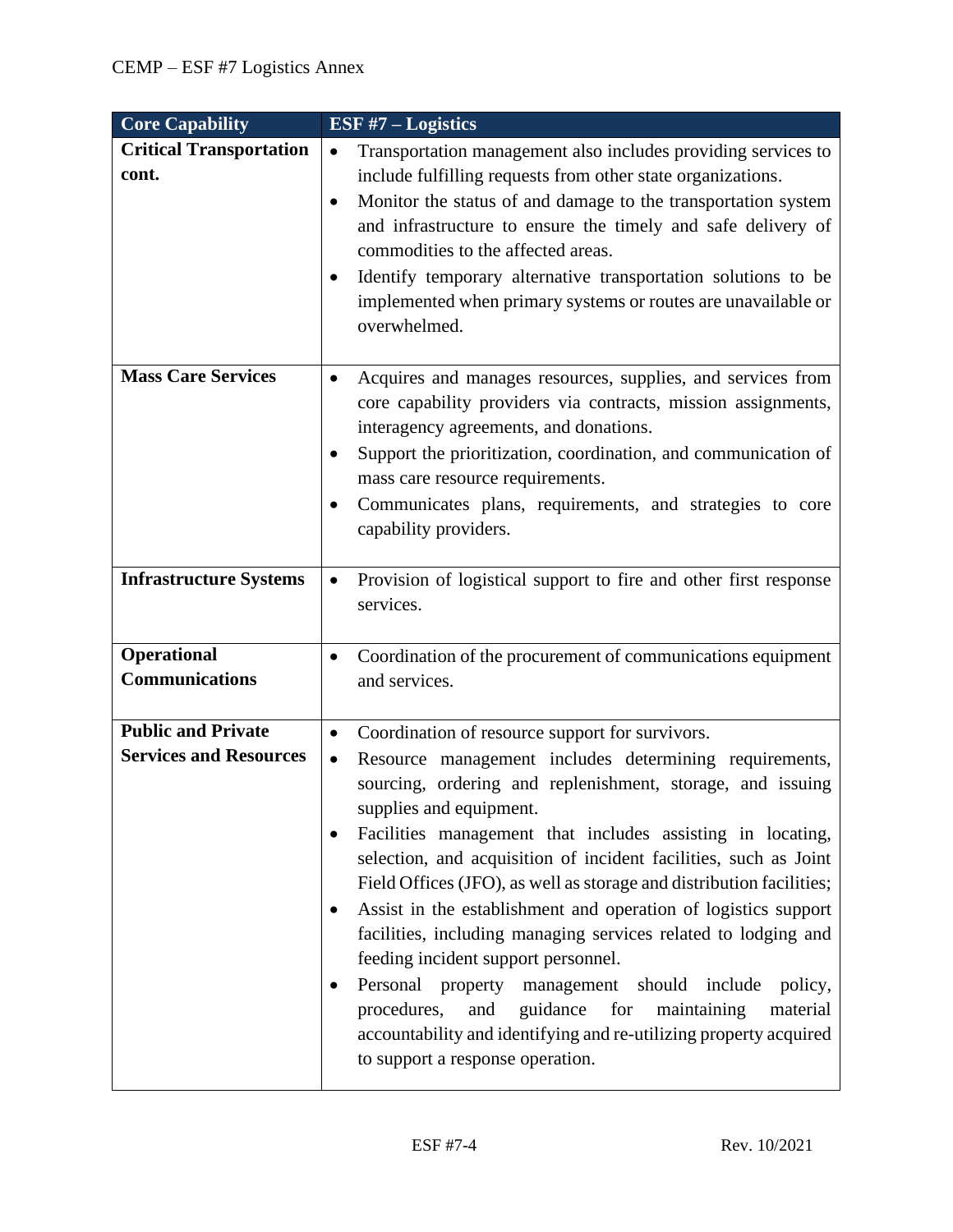| <b>Core Capability</b>        | ESF $#7$ – Logistics |                                                                                              |
|-------------------------------|----------------------|----------------------------------------------------------------------------------------------|
| <b>Public and Private</b>     |                      | Management of electronic data interchanges to provide end-to-                                |
| <b>Services and Resources</b> |                      | end visibility of response resources.                                                        |
| cont.                         |                      | Plan for transitional support to recovery operations concurrent<br>with response operations; |
|                               |                      |                                                                                              |

## **4. POLICIES.**

**a.** Through the State Emergency Operations Center (SEOC), MEMA will maintain overall direction, control, and coordination of the response and recovery efforts through coordination with all participating agencies to include federal agencies tasked by the Federal Emergency Management Agency (FEMA).

**b.** MEMA will appoint a Logistics Section Chief (LSC) to lead ESF #7 and work with other local, state, tribal, and federal agencies in an emergency logistics capacity at the State Emergency Operations Center (SEOC) and the State Emergency Logistics Operations Center (SELOC).

**c.** The LSC will coordinate with all appropriate agencies, departments, and organizations to ensure logistical readiness in times of emergency.

**d.** All requests for logistical support from MEMA must be routed through the WebEOC Resource Request and Deployment Module (RRDM).

**e.** The Mississippi Department of Finance and Administration (DFA) assists in the coordination effort to identify and procure resources and provide logistical support to the affected areas.

**f.** Resources are provided in accordance with MEMA policies and the Emergency Management Law, MS Code Ann. § 33-15 (2014).

**g.** All local resources will be expended or committed by the local government in the affected areas before assistance is requested from other local governments through the Statewide Mutual Aid Compact (SMAC) or state government agencies.

**h.** If state emergency logistical resources have been exhausted or are expected to be exhausted before meeting the demand, the LSC will recommend requesting assistance from other states through the Emergency Management Assistance Compact (EMAC) or FEMA.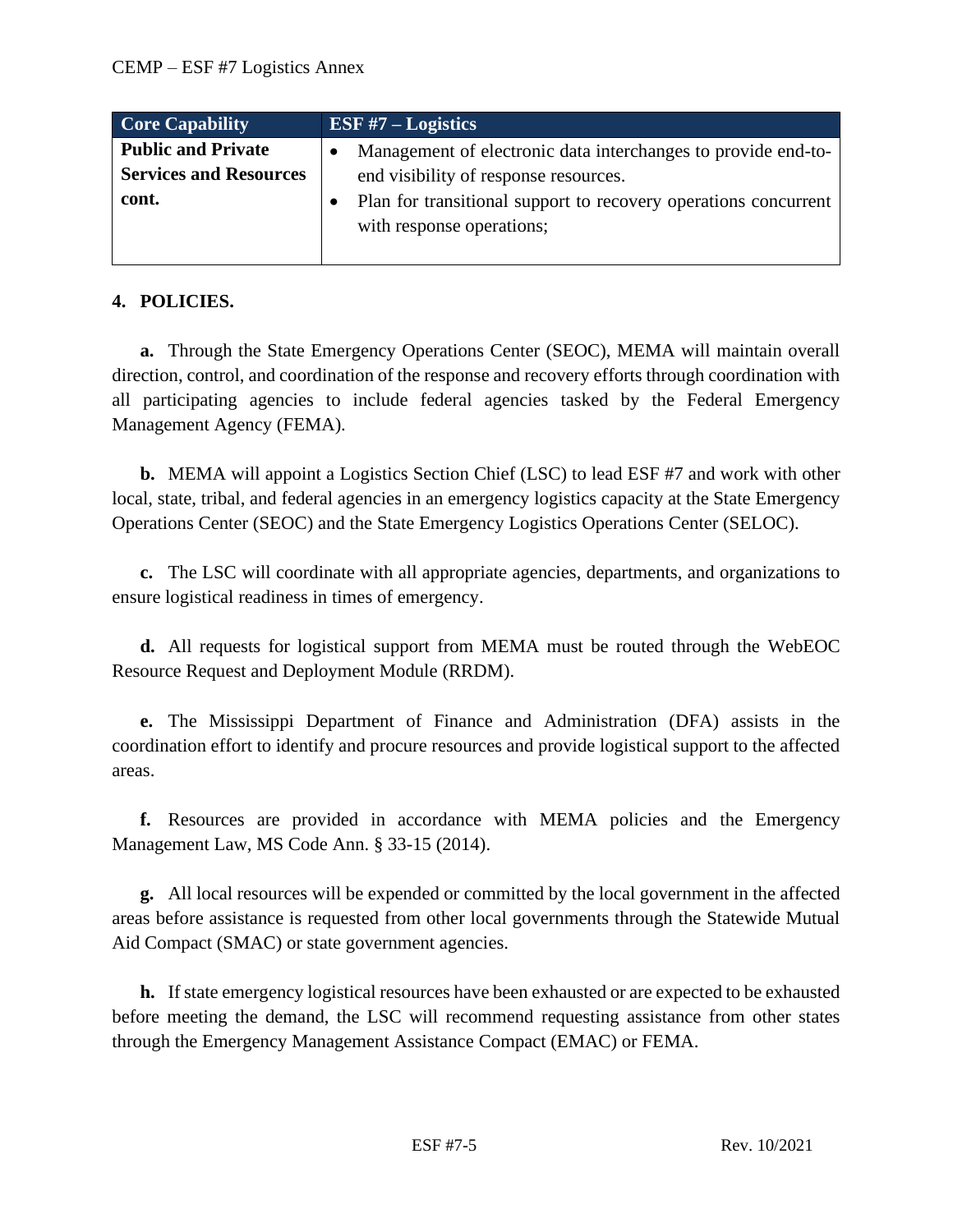CEMP – ESF #7 Logistics Annex

**i.** There shall be frequent consultation between state officials who have emergency management responsibilities, other appropriate representatives of other states, and the federal government, with the objective of a free exchange of information, plans, and resource records relating to emergency capabilities.

**j.** The LSC will coordinate from the SEOC or virtually, incident-dependent. However, a catastrophic event may require establishing an additional forward coordination element near the impacted area.

**k.** State logistical planning considers local, state, and tribal transportation policies and plans used to control the movement of relief personnel, equipment, and supplies, as well as locally established priorities for determining precedence of movement.

**l.** To ensure the orderly flow of resources, state agencies should coordinate all logistical activities with ESF #7.

**m.** All agencies will provide their own administrative support and will be supplemented by MEMA personnel.

#### **5. CONCEPT OF OPERATIONS.**

#### **a. Assumptions.**

**(1)** Mississippi may be threatened and/or impacted by emergencies and disasters of such severity and magnitude that shortages of resources could occur.

**(2)** Existing state telecommunications infrastructure will provide the primary means for state government communications.

**(3)** Primary agencies (including MEMA) and support agencies will perform tasks under their authority, as applicable, in addition to missions received under the authority of MEMA.

**(4)** Local resources of all types will be used effectively to minimize duplication and waste.

**(5)** Resources within the disaster area will be damaged, isolated from immediate access, or destroyed.

**(6)** The private sector will voluntarily provide personnel, supplies, transportation, and other essential resources during a significant emergency or disaster.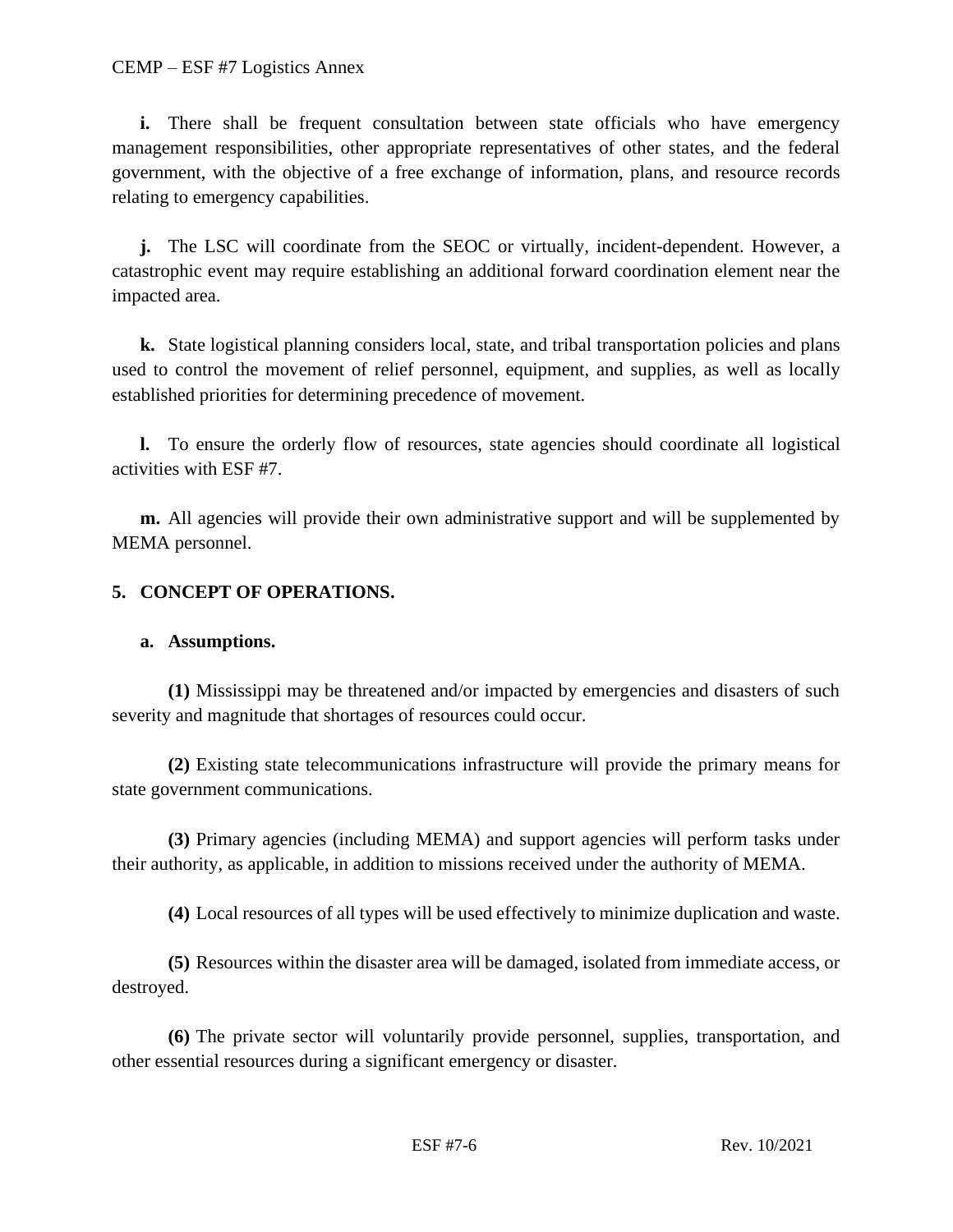**(7)** Every state agency and other organization will be prepared to assist this ESF when agencies and organizations with primary and supporting roles cannot provide requested resources.

**(8)** Most emergencies and disasters involve damage to property to some extent. Roads, bridges, public utility systems, public and private buildings, homes, and other facilities will have to be inspected and cleared for use, reinforced, quarantined, or demolished to ensure safety.

**(9)** State or federal assistance may be required to identify and deploy resources from outside the affected area to ensure a timely, efficient, and effective response and recovery.

**(10)** Numerous volunteering entities, both governmental and non-governmental, may mobilize personnel, supplies, and equipment to affected areas with neither coordination nor communication with the SEOC or deployed elements.

### **b. General.**

**(1)** MEMA will keep all responsible agencies informed of impending conditions (supply chain developments, weather, hazardous materials, or other events) that would cause them to assume a readiness posture for activating the SEOC for possible deployment to a forward area of operation or other activity.

**(2)** When ESF #7 is activated, ESF #5 and other appropriate support ESFs will be activated to support the event. ESF #7 will continually assess and develop action plans for ESF #5 to ensure all supporting agencies function appropriately and in a coordinated manner.

**(3)** MEMA will maintain liaison and coordinate/manage reporting of local, state, tribal, and federal stakeholders related to air, maritime, surface, rail, and pipeline logistical supply chains.

**(4)** DFA is responsible for planning, coordinating, and managing the resource support needed in ESF # 7.

**(5)** Through their county Emergency Operations Centers (EOCs), local officials should be encouraged to be self-sufficient during the first 2–3 days of a disaster.

**(6)** Local officials and managers should channel their requests for assistance where possible through county EOCs.

**(7)** Equipment, supplies, and personnel will first be addressed through existing support agencies' resources and local sources outside the impacted area. Additional support will be obtained through commercial sources.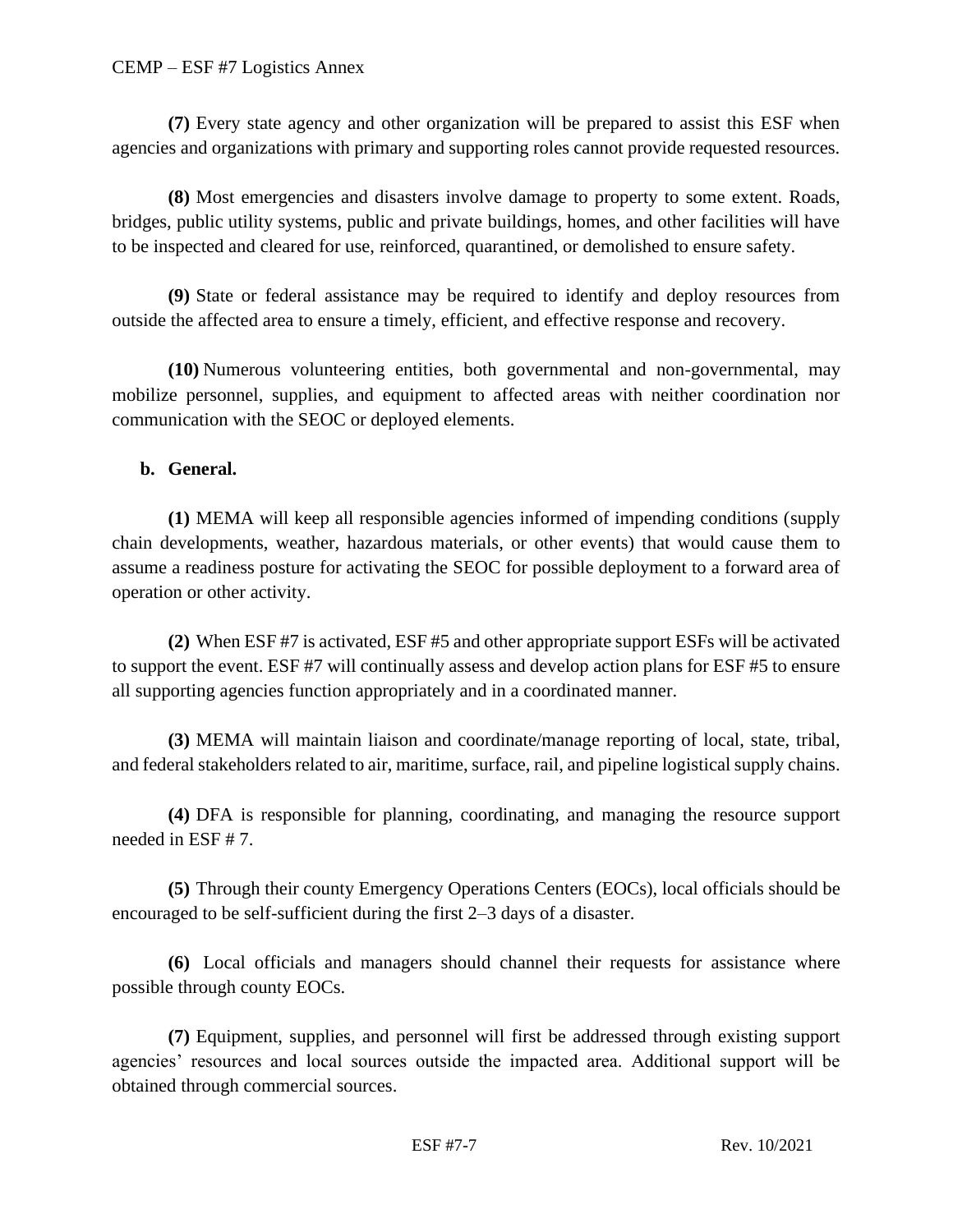#### CEMP – ESF #7 Logistics Annex

**(8)** Resources outside disaster areas will be directed to fulfill the unmet needs of state and local governments.

**(9)** Logistical support necessary to save lives will receive priority status.

**(10)** Resources could include emergency relief supplies, shelters, office space, office equipment, office supplies, telecommunications support, space for warehousing, Mobilization Center (MC), Staging Area (SA), a forward Incident Management Assistance Team (IMAT), and contracting services required to support immediate response activities.

**(11)** All agencies with ESF #7 responsibilities will ensure that they have a Standard Operating Guideline (SOG) to perform appropriate levels of mitigation, preparedness, response, and recovery related to a disaster.

**(12)** Local officials must conduct an initial damage assessment to determine the severity and magnitude of property damage in quantity, community impact, and dollar amount. These results will be reported to the SEOC, where appropriate response actions will be initiated. Where possible, such communication should be routed through the jurisdiction's county EOC.

**(13)** MEMA will provide public information to evacuees through the SEOC Joint Information Center (JIC), Mississippi Public Broadcasting (MPB), and commercial broadcast media.

**(14)** Working in coordination with ESF #5 and ESF #15, MEMA will release special weather statements and warnings provided by the National Weather Service (NWS) for emergency workers and the general population planning to use public roads or public transportation. These releases will be made through the normal ESF #15 release networks and additionally provided to forward command posts, emergency work sites, staging areas, and other sites as needed.

**(15)** MEMA coordinates EMAC with other states for the augmentation of resources.

**c. State Declaration of Emergency.** When the Governor declares a State of Emergency or state disaster, this action allows emergency purchases by the state without following the mandated policies and procedures set forth in Section 33-15-307 of the Emergency Management Law, MS Code Ann. § 33-15 (1972). Agencies should follow the guidelines set forth in Section 33-15-307 of the Mississippi Code for emergency purchases.

The State Legislature established a Disaster Trust Fund for emergency purchases during a disaster or emergency. MEMA will work with DFA in allocating monies from the Fund for emergency purchases. The MEMA Executive Director, Deputy Director, Chief Financial Officer, and the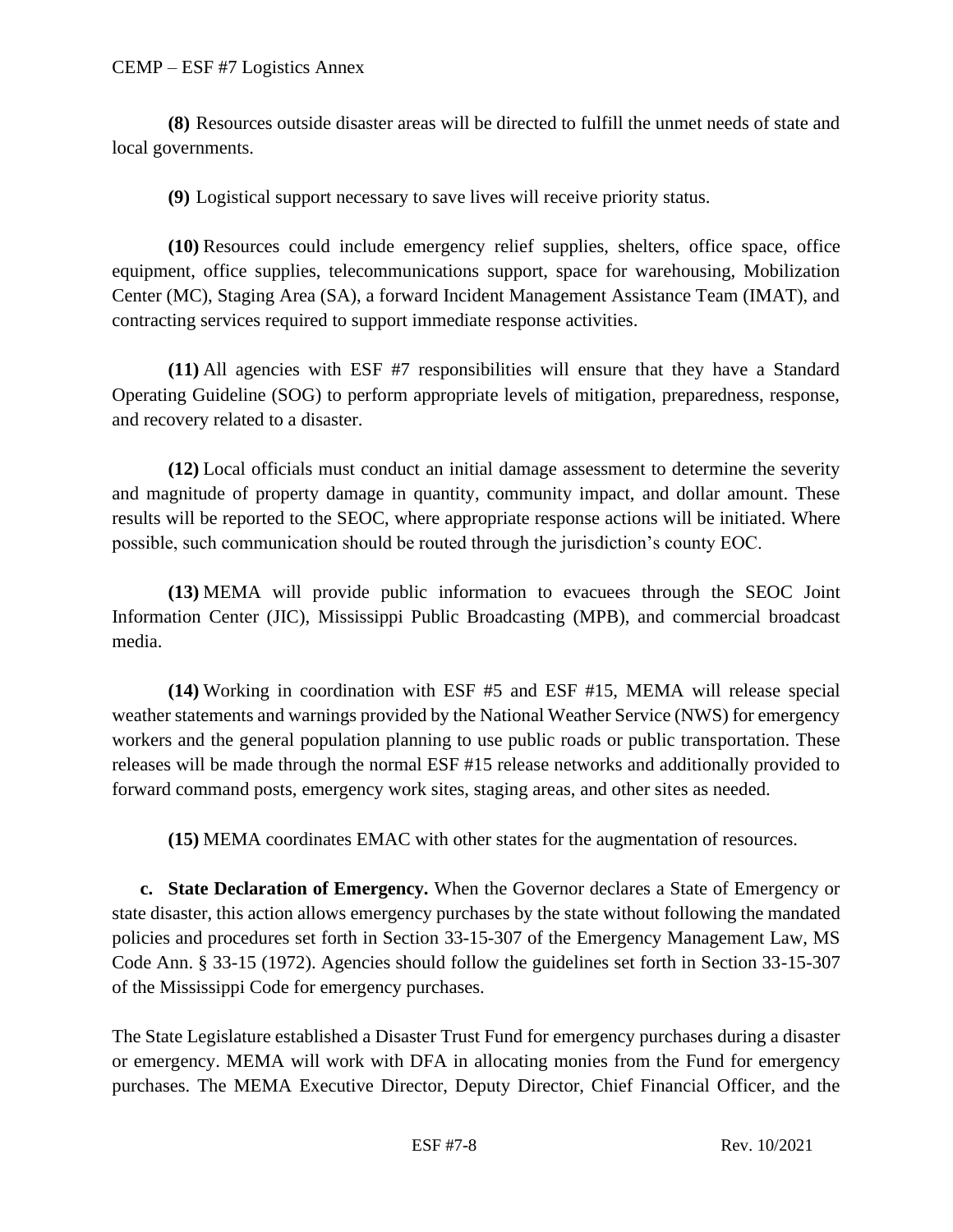Purchasing Chief will have the authority to purchase resources with Disaster Trust Fund allocations. DFA will identify key staff to assist MEMA in this process.

**d. Presidential Declaration.** Actions upon receipt of a Presidential Declaration include, but are not limited to:

**(1)** Upon a Presidential Declaration, MEMA will cooperate with the Federal Emergency Management Agency (FEMA) and/or General Services Administration (GSA) in locating a Joint Field Office (JFO) and Disaster Recovery Centers (DRCs).

**(2)** MEMA will assist FEMA and GSA with the staffing and procurement of necessary utilities for the JFO and DRCs.

**(3)** DFA will assist MEMA with budgetary matters, including earmarking special funds necessary for each disaster or emergency.

**(4)** Under a Presidential Declaration, agencies operate under the same emergency purchases, policies, and procedures as a state declaration. Agencies are cautioned that to obtain FEMA reimbursement; additional requirements may exist.

**(5)** The Governor, Governor's Authorized Representative (GAR), Alternate Governor's Authorized Representatives (AGAR), and the State Coordinating Officer (SCO) will have the authority to obligate and expend funds.

**e. Support to Counties and Municipalities.** Once the local emergency management agency requests resource support from MEMA, DFA will then provide support for ESF #7 services, if needed.

**f. Support to Field Entities.** MEMA will work with field-level entities to provide logistics/resource support.

## **6. ORGANIZATION.**

**a. State Emergency Operations Center.** In an incident or a major declared state emergency, the MEMA LSC and the ESF #7 Emergency Coordination staff will support the SEOC virtually or take up positions at the SEOC, situationally dependent. A current list of agency emergency notifications is maintained at this facility.

**b. State Emergency Logistics Operation Center.** The SELOC is MEMA's off-site warehouse and office facility, located in Byram, MS. The SELOC maintains the Strategic State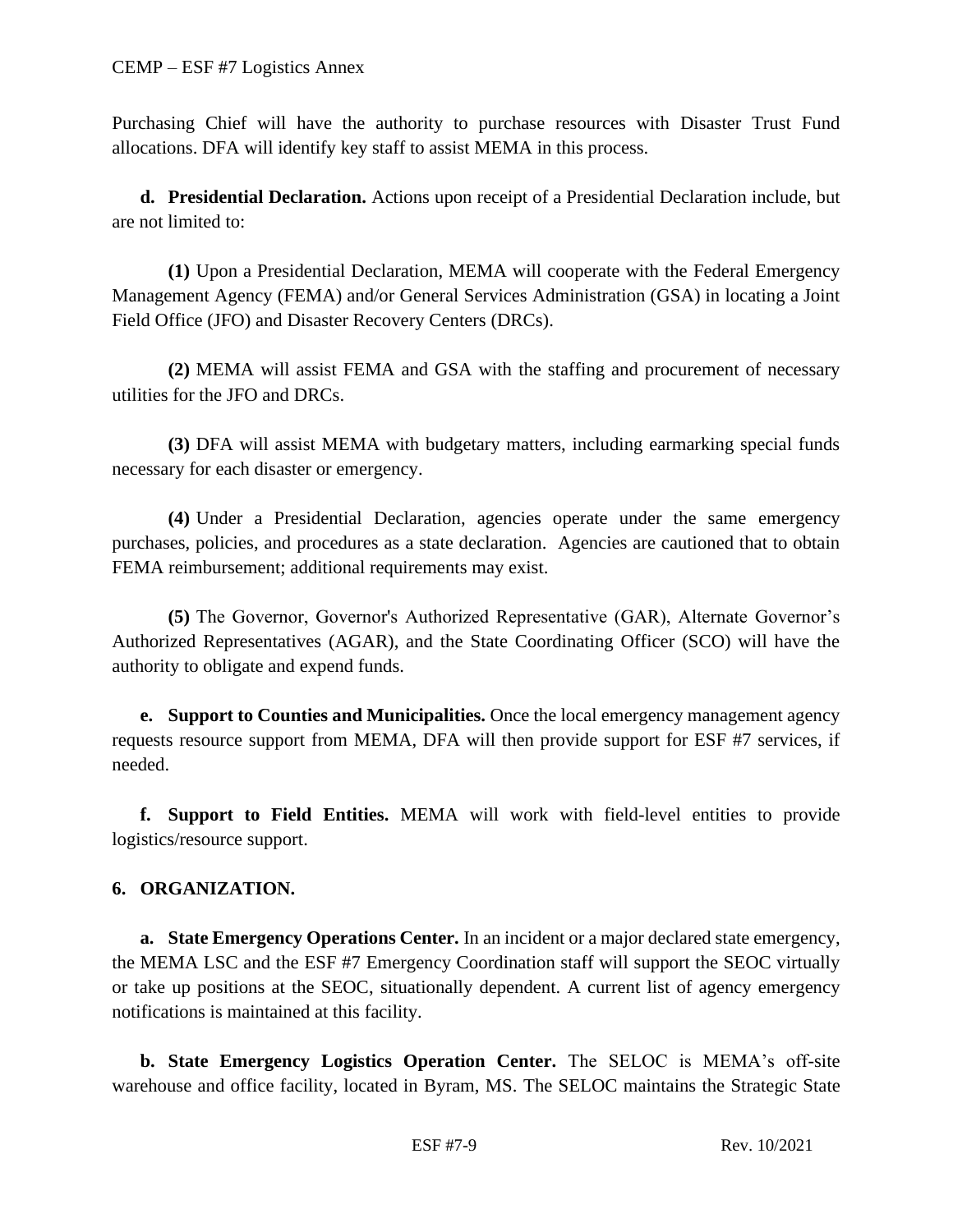Stockpile of medical Personal Protective Equipment (PPE) and other commodities. SELOC staff will support incident operations with assigned staff, augmentees, or Disaster Reservists, as necessary.

**c. SEOC Emergency Point of Contact.** The MEMA State Warning Point (SWP) within the SEOC operates 24/7/365. The SWP is manned by Emergency Telecommunicators and an Operations Section Watch Officer. Emergency contact info is as follows:

### **(1) SWP Emergency Telecommunicator(s):**

- **(a) Phone:** (601) 933-6876, 6877, 6878 or (800) 222-6362
- **(b) E-mail:** [commo1@mema.ms.gov,](mailto:commo1@mema.ms.gov) [commo2@mema.ms.gov,](mailto:commo2@mema.ms.gov) or [commo3@mema.ms.gov](mailto:commo3@mema.ms.gov)
- **(2) Operations Section Watch Officer:**
	- **(a) Phone:** (601) 933-6671 or (800) 222-6362
	- **(b) E-mail:** [watchdesk@mema.ms.gov](mailto:watchdesk@mema.ms.gov)
- **d. SEOC Sections.** The SEOC maintains the standard four ICS sections:

**(1) Operations Section.** The Operations Section establishes strategy (approach methodology, etc.) and specific tactics/actions to accomplish the goals and objectives set by Command. Operations coordinates and executes strategy and tactics to achieve response objectives.

**(2) Planning Section.** The Planning Section coordinates support activities for incident planning and contingency, long-range, and demobilization planning. Planning supports Command and Operations in processing incident information and coordinates information activities across the response system.

**(3) Logistics Section.** The Logistics Section **s**upports Command and Operations in their use of personnel, supplies, and equipment. Performs technical activities required to maintain the function of operational facilities and processes.

**(4) Finance and Administration Section.** The Finance and Administration Section **s**upports Command and Operations with administrative issues and tracks and processes incident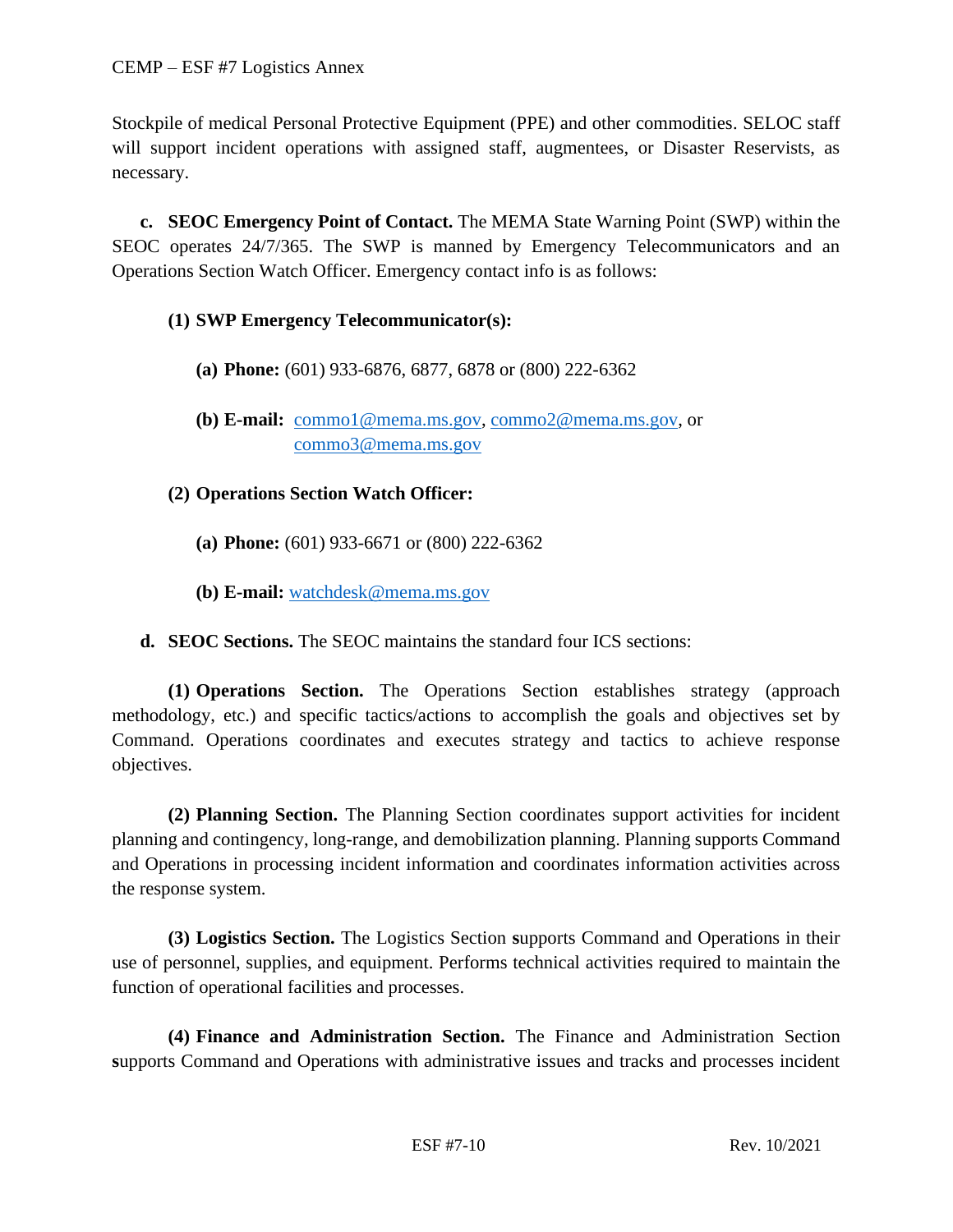expenses. This includes such issues as licensure requirements, regulatory compliance, and financial accounting.

See the SEOC Operations Section Chief (OSC), Watch Officer, or a SEOC Branch Director for a roster of incident-assigned Section Chiefs.

**e. SEOC Branch Directors.** The SEOC maintains three branches within the Operations Section, each led by a Branch Director. The Infrastructure, Emergency Services, and Human Services Branch Director positions are manned full-time by MEMA Emergency Management Specialists. The Branch Directors coordinate the activities of all sixteen ESFs and support entities and are the first line of support for assigned Emergency Coordinating Officers (ECOs). The Branch Directors monitor and oversee branch administrative and incident activities, WebEOC actions, SITRoom updates, branch adherence to timelines and requirements, support ECOs with incident coordination, and conduct SEOC staff briefings, as needed.

**(1)** Infrastructure Branch Director desk contact information: Phone (601) 933-6737, e-mail: [infrastructure@mema.ms.gov.](mailto:infrastructure@mema.ms.gov)

**(2)** Emergency Services Branch Director contact information: Phone (601) 933-6753, e-mail: [emergencyservices@mema.ms.gov.](mailto:emergencyservices@mema.ms.gov)

**(3)** Human Services Branch Director contact information: Phone (601) 933-6764, e-mail: [humanservices@mema.ms.gov.](mailto:humanservices@mema.ms.gov)

**f. SEOC Situation Rooms.** MEMA developed the Homeland Security Information Network (HSIN) Situation Rooms (SITRooms) to provide stakeholders with a virtual EOC platform to utilize during normal operations or an incident. The SITRooms provide excellent situational awareness for both SEOC and non-SEOC participants. The SITRooms have individual pods with attendee lists, chat capability, current incident priorities and objectives, current operational schedule and meeting times (battle rhythm), downloadable documents and maps, useful links, and video capability.

The event SITRooms utilized by the SEOC for a given event will use one of the following URLs:

<https://share.dhs.gov/msema> (Daily SITRoom: Level IV Normal Operations)

<https://share.dhs.gov/mema-incident> (General Incident SITRoom)

<https://share.dhs.gov/mema-incident1> (Severe Weather/Flooding SITRoom)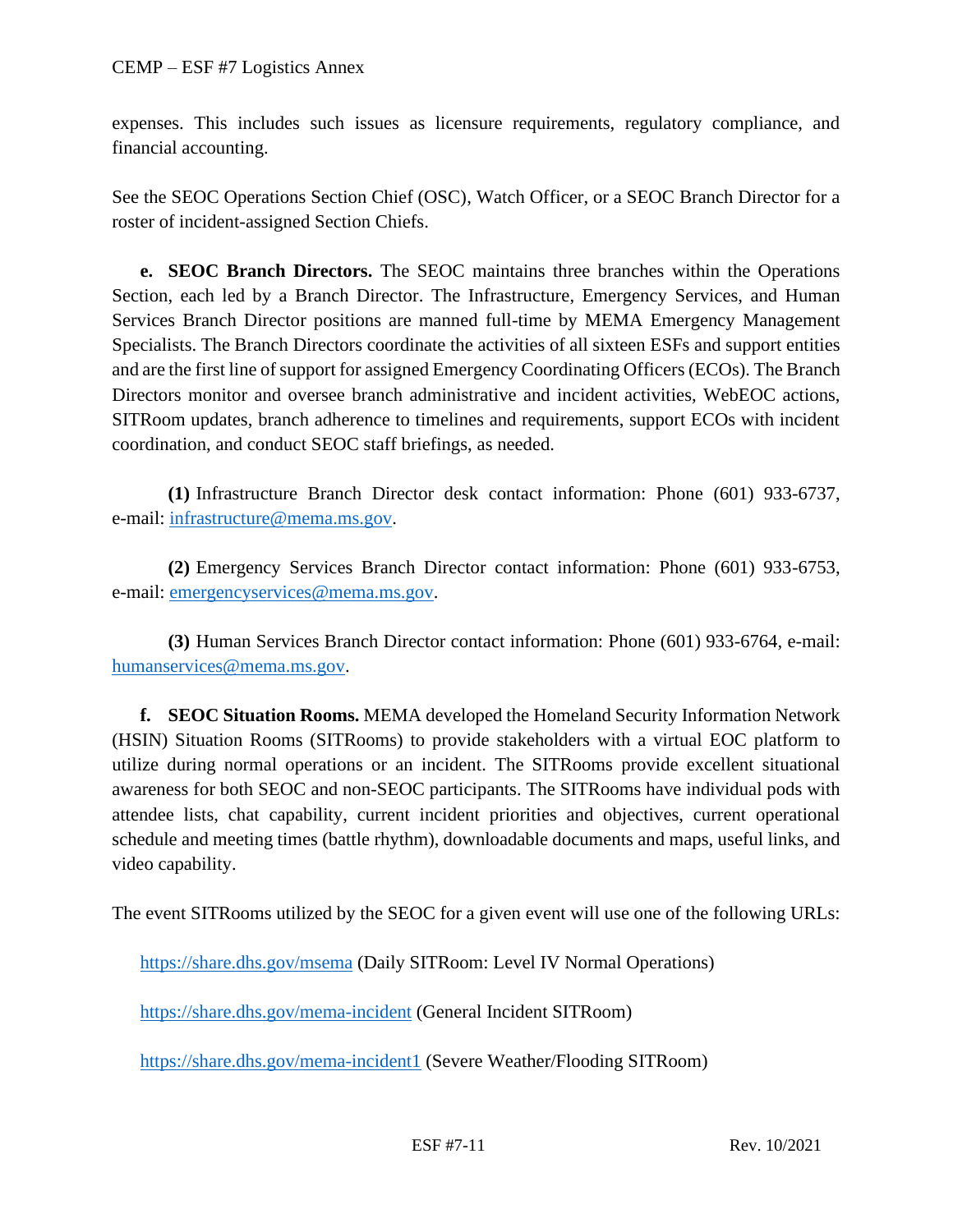<https://share.dhs.gov/mema-incident2> (Hurricane/Tropical Storm SITRoom)

<https://share.dhs.gov/mema-incident3> (Other Emergency/Earthquake SITRoom)

<https://share.dhs.gov/mema-uas> (Unmanned Aerial Systems [UAS] UAS SITRoom)

<https://share.dhs.gov/mrp> (Radiological SITRoom)

<https://share.dhs.gov/jicroom> (JIC SITRoom)

<https://share.dhs.gov/ms-emac> (EMAC SITRoom)

<https://share.dhs.gov/msbeoc/> (MSBEOC SITRoom)

Many of the above-listed SITRooms may not be active during "blue-sky" or non-event periods. The active SITRooms will be published via mass notification before or during an event/incident.

### **g. Direction, Control, and Coordination.**

**(1)** MEMA will maintain overall direction, control, and coordination of the state's logistical response efforts.

**(2)** MEMA will be the coordination point with the local affected governments and with FEMA.

**(3)** During an emergency or disaster, DFA and support agencies will alert designated primary personnel and assign personnel either virtually or to the SEOC.

**(4)** As requested, DFA will coordinate with ESF #7 support agencies.

**(5)** DFA will maintain proper documentation and provide it to MEMA.

**(6)** As requested, DFA will coordinate purchasing professionals from state agencies to assist in operations.

**h. Administrative and Logistical Support.** The LSC will coordinate efforts with the SEOC and SELOC, coordinating with the other Section Chiefs and the Incident Commander (IC). All participating ESF #7 agencies are expected to:

**(1)** Coordinate their support with the LSC and ESF #7 staff.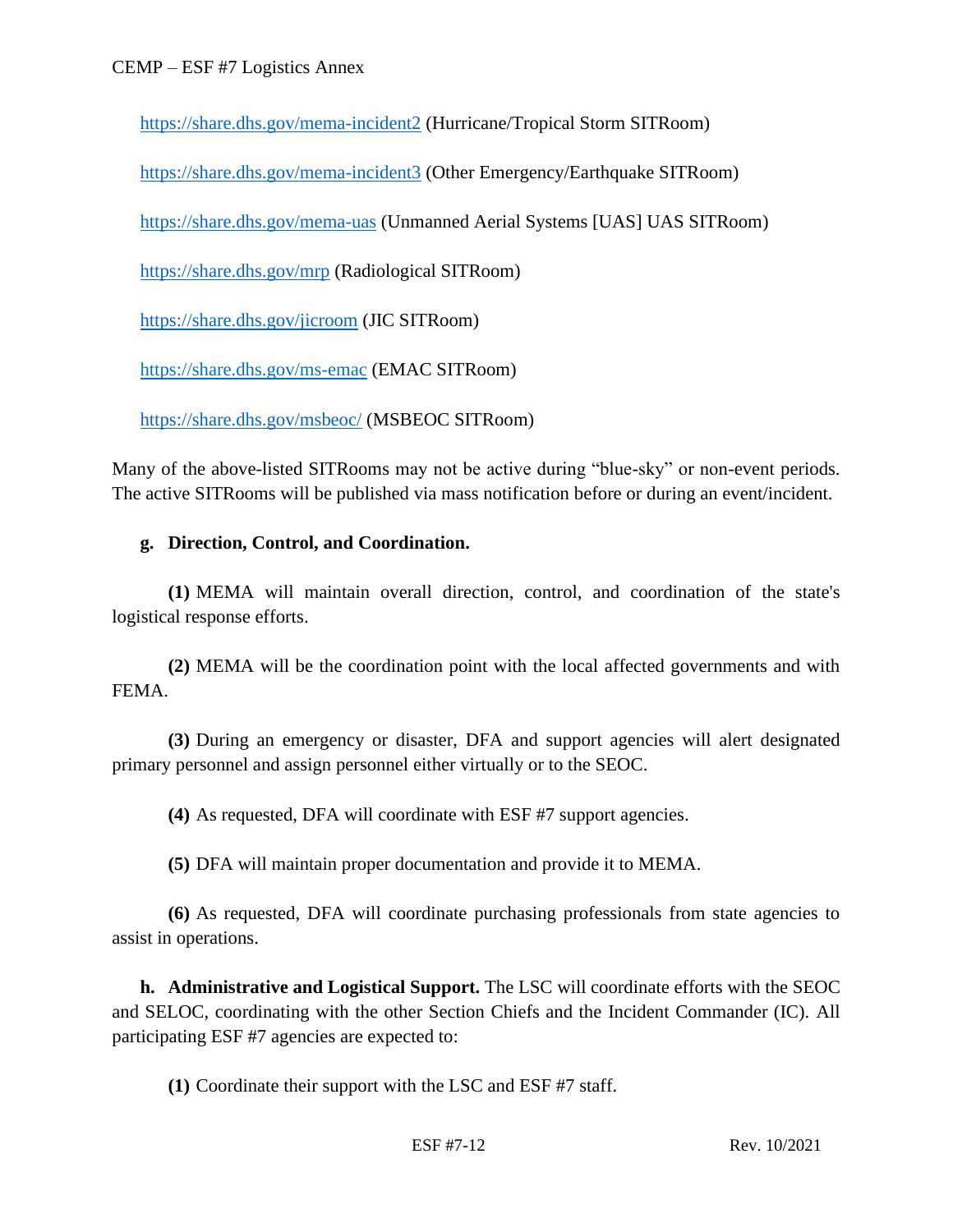**(2)** Locate, identify, and set up their operational work areas and maintain logistical support for them.

**(3)** Maintain active accounts and have a working knowledge of WebEOC, the SEOC HSIN SITRoom, and Crisis Track.

**(4)** Attend and support briefings and other coordination meetings, whether at the SEOC, via telecommunications (HSIN SITRoom, ZOOM, or Microsoft Teams), or elsewhere.

**(5)** Maintain operational logs, delivery logs, messages, requests, and other appropriate documentation for future reference.

**(6)** Maintain maps, displays, status reports, and other information not included in the ESF #5 operations.

**(7)** Update the LSC and SEOC Operations Section Chief (OSC) on ESF #7 ECO Roster changes.

## **7. RESPONSIBILITIES AND ACTIONS.**

**a. Coordinating and Primary Agencies (MEMA & DFA).** As the coordinating agency and primary agencies for ESF #7, MEMA and DFA are responsible for, but not limited to, the following:

#### **(1) Preparedness.**

**(a)** Provide a list of ESF #7 Emergency Coordination staff that will carry out the Comprehensive Emergency Management Plan (CEMP) virtually or at the SEOC.

**(b)** In conjunction with support agencies, develop and maintain Standard Operating Procedures (SOPs) for this ESF #7 Logistics Annex.

**(c)** Maintain access to all SEOC personnel, systems, and documentation, including but not limited to WebEOC, HSIN SITRooms, the CEMP and associated Annexes and Appendices, the MEMA Response Framework, and all SEOC policies and procedures.

**(d)** Develop plans to coordinate and support state resource management processes that implement and control the effective flow of services and commodities in coordination with ESF #5.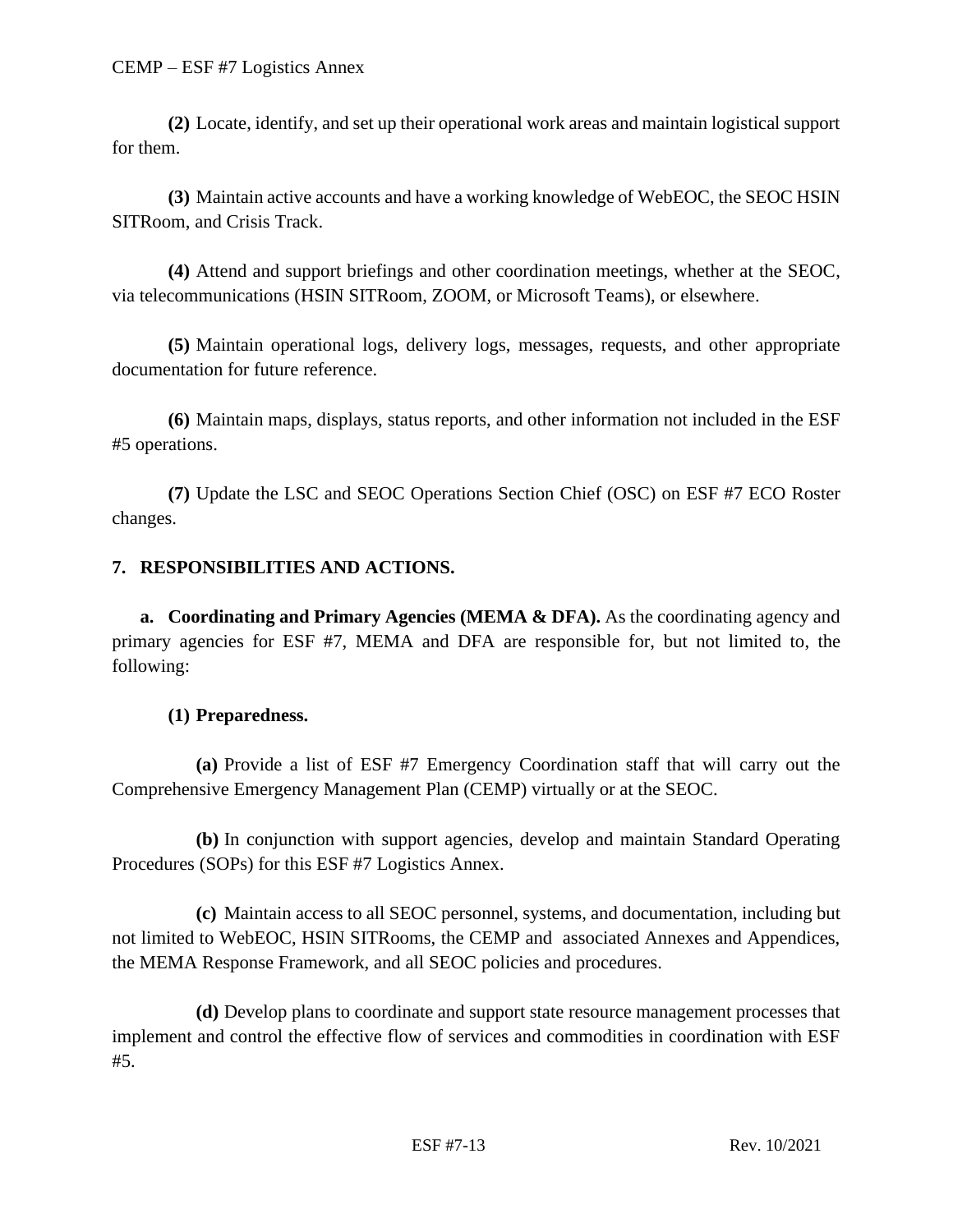**(e)** Assist MEMA Logistics personnel in developing initial requirements of commodities and equipment that would be required based on hazard analysis, historical data, or forecasted intelligence.

**(f)** Assist ESF #5 in establishing and maintaining a list of state resources, including government buildings, vehicles, equipment and supply resources, and agency contacts.

**(g)** As required and coordinated with MEMA Logistics personnel, develop stand-by contracts with vendors for commodities and equipment identified by ESF #5 Logistics. Information technology equipment contracts will be handled by Information Technology Services (ITS). These contracts would be available in the event of an emergency.

**(h)** Develop plans and processes for streamlining the receipt of surplus goods through GSA and Defense Reutilization and Marketing Office/Defense Reutilization and Marketing Services (DRMO/DRMS).

**(i)** Refer to the Logistics Management Support Annex for logistical staging, point of distribution of commodities, transportation, and management of resources in the WebEOC.

**(j)** Ensure all agencies with ESF #7 responsibility have SOPs in place to perform appropriate levels of mitigation, preparedness, response, and recovery related to the event. Agencies will have completed mitigation and preparedness activities before the initiating event.

**(k)** Ensure ESF #7 elements are familiar with and operate according to the Incident Command System (ICS).

**(l)** Train and exercise ESF #7 personnel.

**(m)** Designate an LSC, alternate LSC, Public Information Officer (PIO), and an ESF #7 liaison to report to the SEOC or support virtually.

## **(2) Pre-Incident.**

**(a)** MEMA will develop and maintain alert and notification procedures for key logistics officials supporting ESF #7. MEMA Operations will assist ESF #7 in maintaining the alert and notification list for other agencies supporting ESF #7.

**(b)** Notify DFA and support agency and partners on activation as needed and minimal staffing requirements.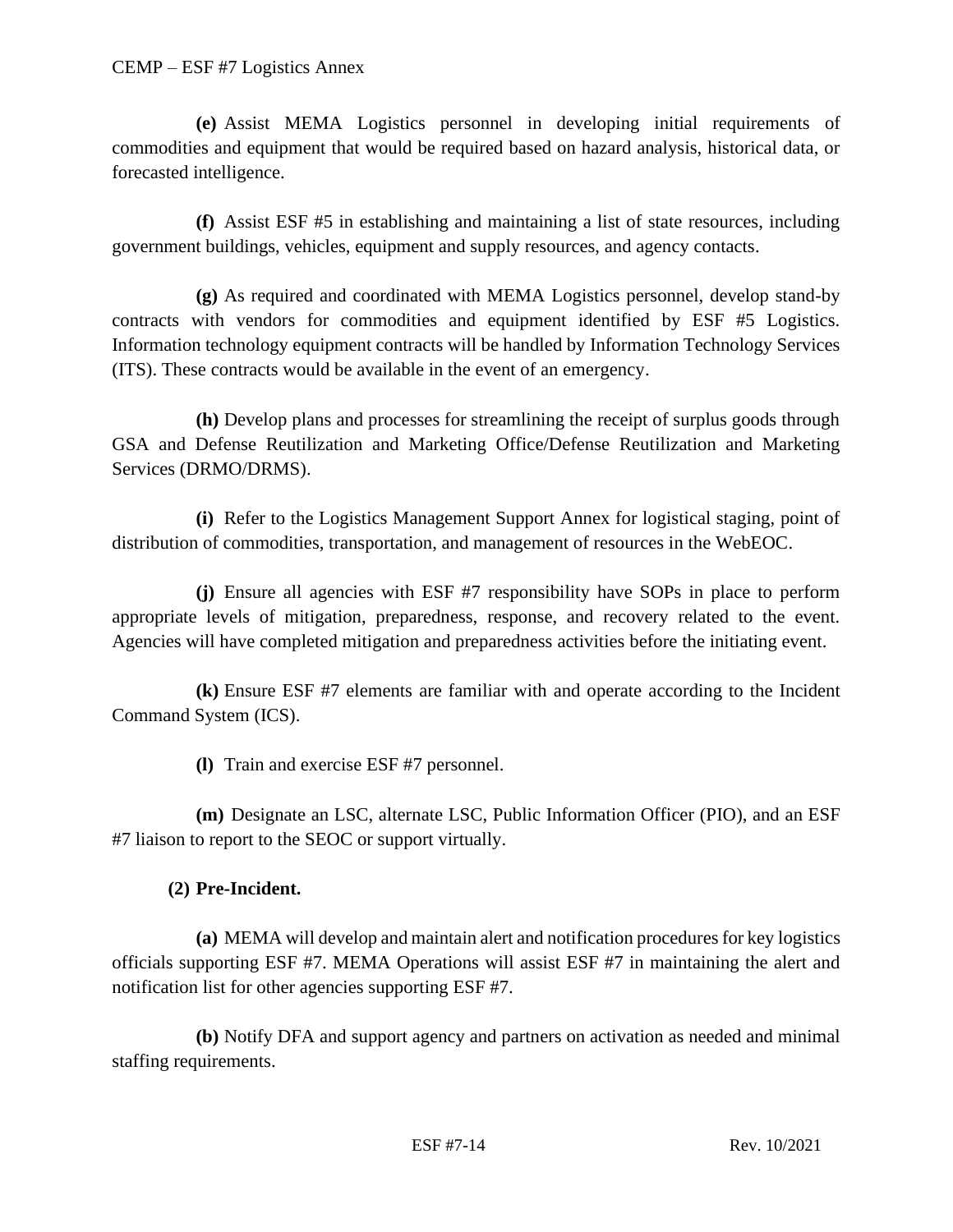**(c)** Conduct preliminary staff meeting with complete ESF #7 team assigned to establish strategies for approaching incident(s).

### **(3) Incident.**

**(a)** Upon activation of ESF #7, LSC will communicate pertinent information to all ESF #7 members. Such information will be a complete orientation of the ESF #7 mission, purpose, and scope of work.

**(b)** Provide liaison, operational coordination, and reporting on the air, maritime, surface, rail, and pipeline supply chain networks.

**(c)** As required and in coordination with MEMA Logistics and DFA personnel, implement pre-planned contracts for specific commodities.

**(d)** ESF #7 will execute contracts for space lease or other buildings as determined minimally essential upon notification of space requirements. Contracts are to include office equipment, facility functional requirements, materials, and supplies.

**(e)** Assign space in state-owned buildings when deemed necessary to support emergency operations.

**(f)** Acquire office furniture, equipment, and supplies from existing state inventories.

**(g)** Identify and utilize state and federal surplus property for disaster and recovery support.

**(h)** Working with Logistics and ESF #5, establish and maintain an inventory of purchased supplies and equipment en-route to staging areas and disaster sites.

**(i)** Provide support for the relocation of government agencies;

**(j)** Provide determination and certification of the adequacy of insurance coverage of state and local public facilities.

**(k)** Maintain information on private, public, and supplementary supply chain resources outside the state.

**(l)** Ensure adequate communications are established and maintained.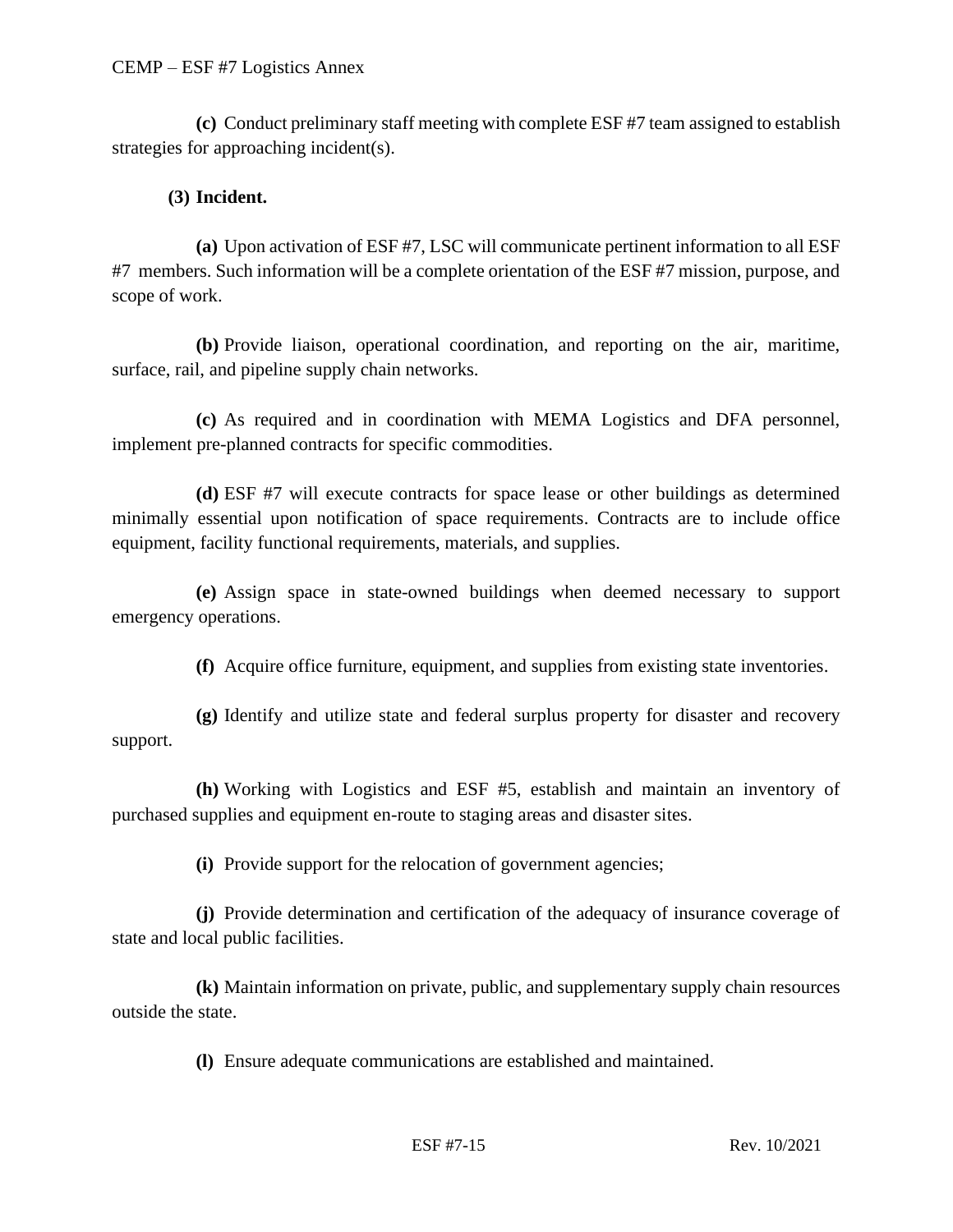**(m)** Obtain an initial situation and damage assessment through established intelligence procedures.

**(n)** Coordinate the distribution of assets as needed.

**(o)** Maintain a complete log of actions taken, resource orders, records, and reports.

**(p)** Provide Situation Report (SITREP) and Incident Action Plan (IAP) input, via WebEOC and appropriate ICS Forms, according to the established operational timeline, eventspecific.

**(q)** Assist in gathering and providing information to ESF #5 for establishing priorities.

**(r)** Assist in compiling and providing information to ESF #15/JIC for press releases.

**(s)** ESF #7 may be asked by MEMA to provide personnel to the Joint Field Office (JFO) to work closely with their federal counterparts at the established JFO(s) and in the field.

#### **(4) Post-Incident.**

**(a)** Assist in the recovery of state-owned property from the disaster area.

**(b)** Prepare an After-Action Report/Improvement Plan (AAR/IP). The AAR/IP identifies key problems, indicates how they will be/were solved, and makes recommendations for improving ESF response operations.

**(c)** All ESF #7 organizations assist in the preparation of the AAR/IP.

**(d)** Submit AAR/IP to [infrastructure@mema.ms.gov](mailto:infrastructure@mema.ms.gov) and [planning@mema.ms.gov.](mailto:planning@mema.ms.gov)

**(e)** Review and recommend revision to plans and procedures as determined necessary.

**(f)** Copy, catalog, and properly file all records and documents on the incident.

**(g)** Compare ESF #3 staff records with MEMA network tasking and tracking system to assure accuracy.

**b. Supporting Agencies.** All ESF #7 Supporting agencies are expected to:

**(1)** Coordinate their support with ESF #1.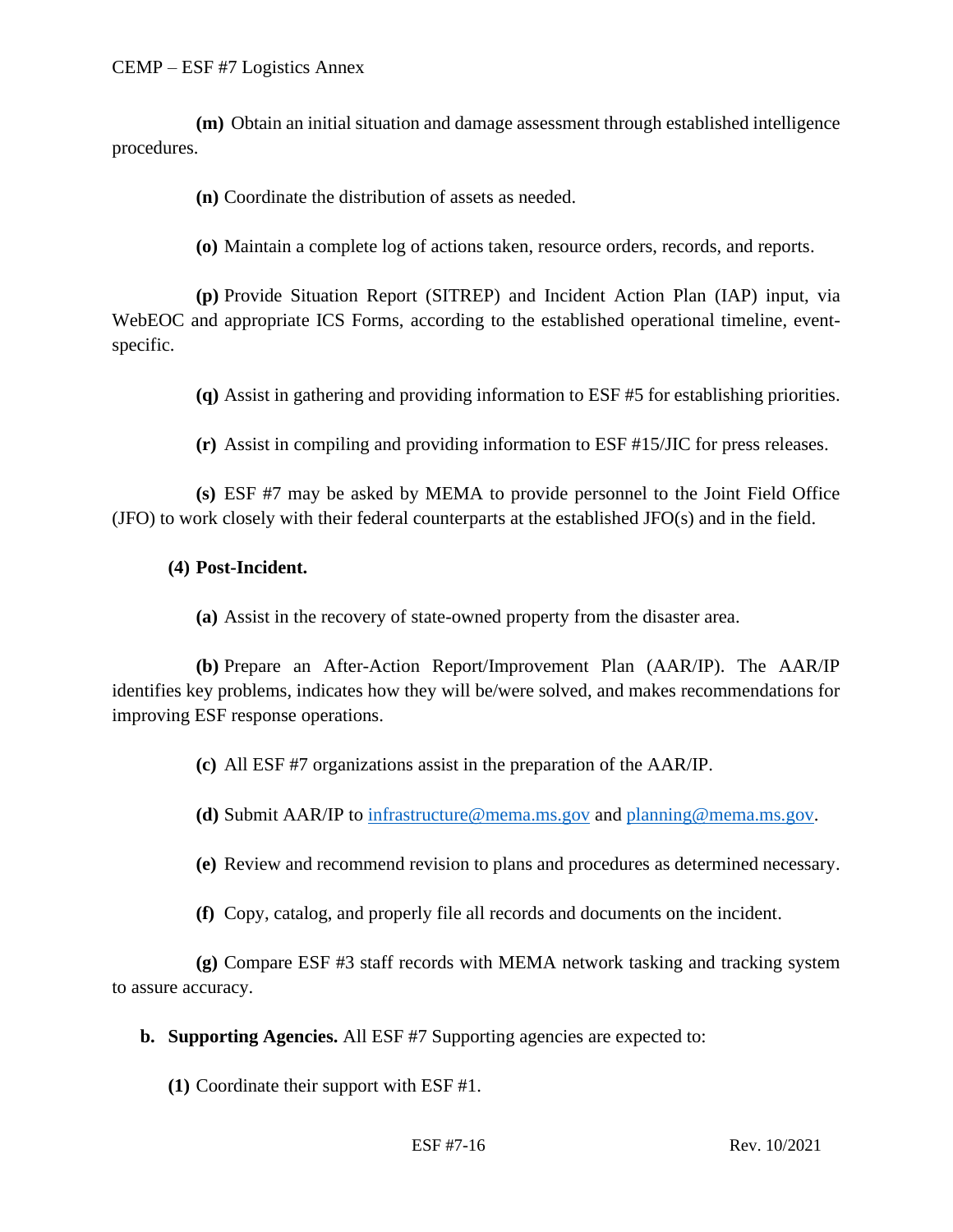**(2)** Maintain access to all SEOC personnel, systems, and documentation, including but not limited to the Infrastructure Branch Director, WebEOC, HSIN SITRooms, Crisis Track, CEMP, associated Annexes and Appendices, the MEMA Response Framework, and all SEOC policies and procedures.

**(3)** Ensure parent agency administrative, supervisory, and technical personnel remain aware of the agency's role with MEMA and ESF #7.

**(4)** Locate, identify, and set up their operational work areas and maintain logistical support for them.

**(5)** Attend and support briefings and other coordination meetings, whether virtually, at the SEOC, or elsewhere.

**(6)** Participate in training and exercises when scheduled.

**(7)** Support development and maintenance of SOPs to enable them to perform appropriate levels of mitigation, preparedness, response, and recovery related to public works and engineering.

**(8)** Maintain operational logs, messages, requests, and other appropriate documentation for future reference.

**(9)** Maintain their maps, displays, status reports, and other information not included in the ESF #5 operations.

**(10)** Provide SITREP and IAP input, via WebEOC and appropriate ICS Forms, according to the established operational timeline, event-specific.

The chart on the following pages shows the responsibilities of the individual ESF #7 support agencies. The list contains, but is not limited to, the core functions required: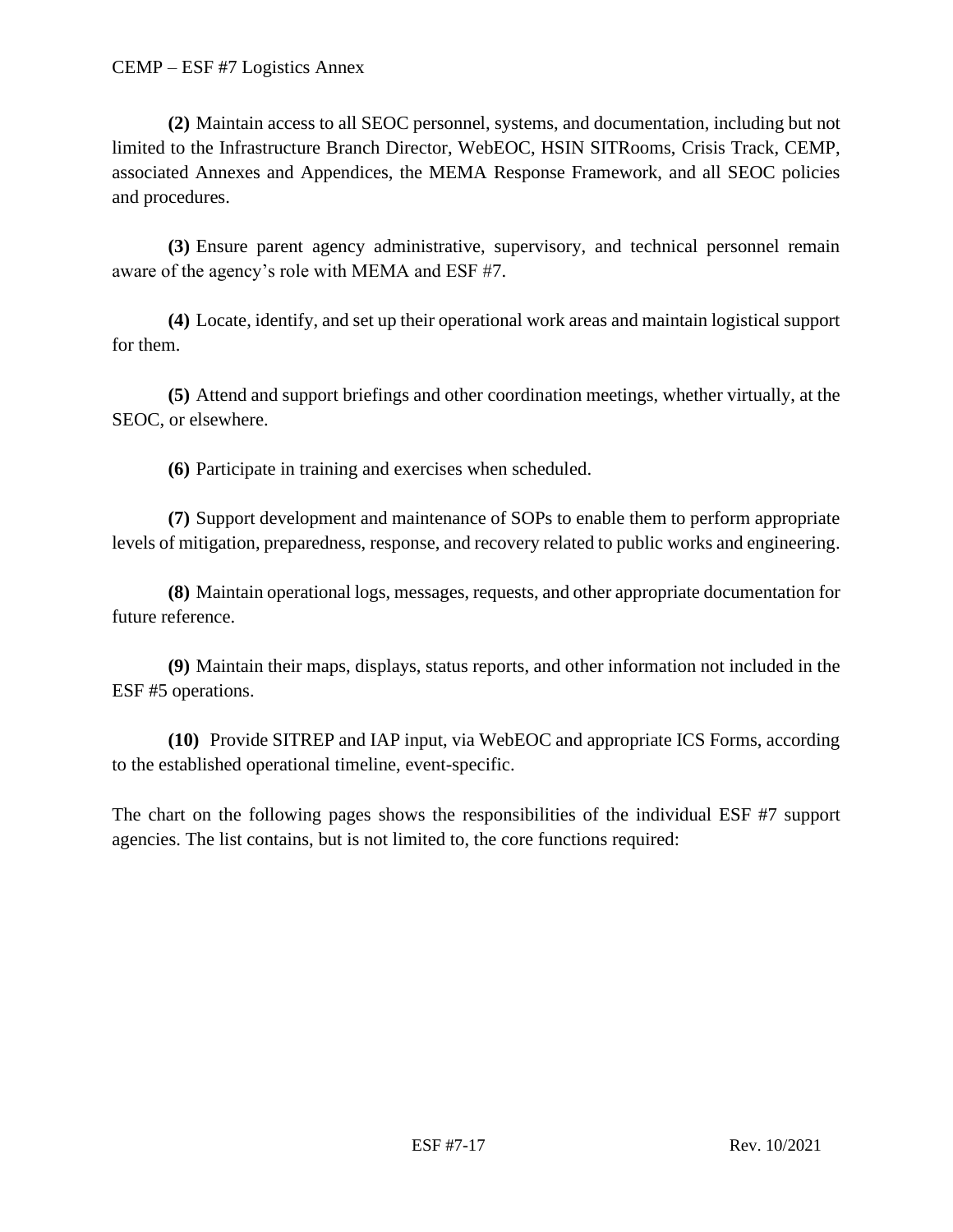| <b>Agency</b>                                                  | <b>Functions</b>                                                                                                                                                                                                                                                                                                                                                                                                                                                  |
|----------------------------------------------------------------|-------------------------------------------------------------------------------------------------------------------------------------------------------------------------------------------------------------------------------------------------------------------------------------------------------------------------------------------------------------------------------------------------------------------------------------------------------------------|
| All State agencies                                             | All state agencies involved in ESFs will provide resources and<br>$\bullet$<br>support personnel in delivering emergency response and recovery<br>efforts. State agencies not identified in the CEMP may be tasked with<br>providing their resources or personnel as the situation warrants.<br>Each agency should provide DFA with the types of resources they<br>٠<br>normally have on hand that would be available for use during<br>emergencies or disasters. |
| Mississippi<br>Department of<br>Archives and<br>History (MDAH) | Assist in providing and preserving vital records.<br>$\bullet$<br>Provide personnel to gather information for disaster assistance<br>$\bullet$<br>support.                                                                                                                                                                                                                                                                                                        |
| Mississippi<br><b>Attorney General's</b><br>Office (AGO)       | Provide legal support.<br>$\bullet$<br>Provide disaster assistance support.<br>Support state and local agencies in the enforcement of state and<br>$\bullet$<br>federal laws.                                                                                                                                                                                                                                                                                     |
| Mississippi State<br>Auditor's Office<br>(OSA)                 | Provide<br>information<br>relating<br>record<br>$\bullet$<br>to<br>management<br>and<br>documentation support.<br>Provide disaster assistance support to include coordinating disaster or<br>$\bullet$<br>emergency audits.<br>Provide technical guidance relating to the state and local government's<br>٠<br>business conduct when the Governor issues an Emergency<br>Declaration suspending the state purchasing laws in a state of disaster.                 |
| Mississippi<br>Department of<br>Employment<br>Security (MDES)  | Recruit and manage personnel resources.<br>Assist with disaster assistance, including public disaster assistance<br>$\bullet$<br>and disaster situation reports.                                                                                                                                                                                                                                                                                                  |
| Mississippi<br>Forestry<br>Commission (MFC)                    | Provide personnel to manage and operate the state staging area.<br>٠<br>Provide equipment and supplies as may be required to support and<br>$\bullet$<br>operate the state staging area.<br>Provide backup purchasing and contracting personnel as required for<br>$\bullet$<br>the SEOC.                                                                                                                                                                         |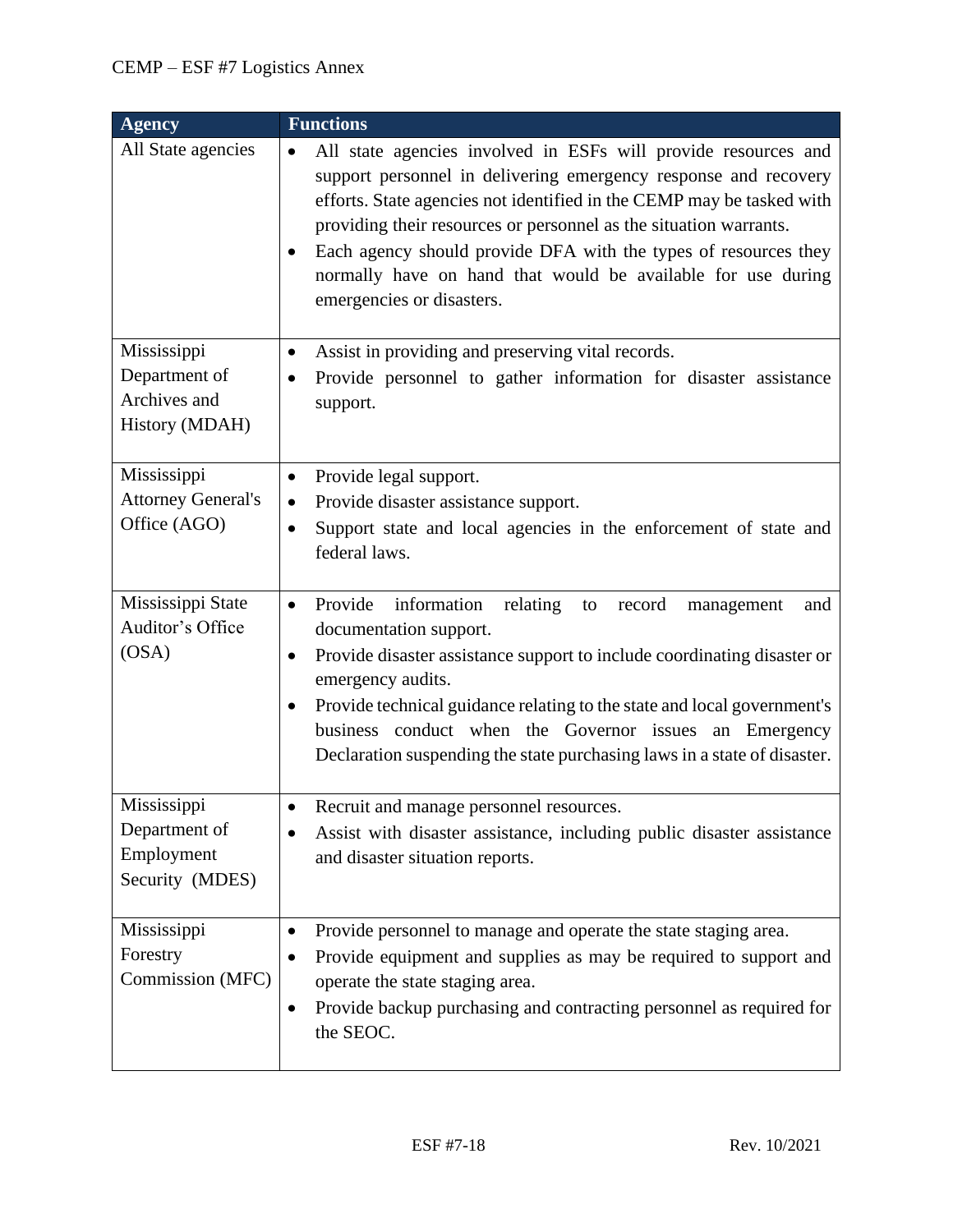| <b>Agency</b>                                                                       | <b>Functions</b>                                                                                                                                                                                                                                                                                                                                                                                                                                                                                                                                                |  |  |
|-------------------------------------------------------------------------------------|-----------------------------------------------------------------------------------------------------------------------------------------------------------------------------------------------------------------------------------------------------------------------------------------------------------------------------------------------------------------------------------------------------------------------------------------------------------------------------------------------------------------------------------------------------------------|--|--|
| Information<br>Technology<br>Services (ITS)                                         | Provide communications (voice and data) and other information<br>$\bullet$<br>technology support.<br>Identify deficiencies in automation information and communication<br>$\bullet$<br>resources.<br>Develop stand-by contracts with vendors for IT equipment and<br>$\bullet$<br>services as identified by ESF #5 Logistics.                                                                                                                                                                                                                                   |  |  |
| Mississippi<br>Insurance<br>Department (MID)                                        | Provide building inspection services.<br>$\bullet$<br>Provide additional human resources.<br>$\bullet$                                                                                                                                                                                                                                                                                                                                                                                                                                                          |  |  |
| Mississippi Board<br>of Pharmacy<br>(MBOP)                                          | Provide licensed personnel to dispense essential medicines, such as<br>$\bullet$<br>insulin, nitroglycerine, anti-clotting drugs, or antibiotics.                                                                                                                                                                                                                                                                                                                                                                                                               |  |  |
| Office of the<br>Secretary of State<br>(OSS)                                        | Provide resource support in maintaining the continuity of government<br>$\bullet$<br>should the seat of power be relocated.<br>Provide records and documentation protection.<br>$\bullet$                                                                                                                                                                                                                                                                                                                                                                       |  |  |
| Mississippi State<br>Personnel Board<br>(MSPB)                                      | Provide emergency personnel to augment critical personnel in<br>$\bullet$<br>processing human resource and payroll transactions for agencies<br>affected by a disaster.<br>Provide additional personnel, if available, to assist with other<br>$\bullet$<br>administrative functions such as call center operations, resource<br>coordination, and, within a limited scope, eligibility determination for<br>emergency assistance.                                                                                                                              |  |  |
| Mississippi<br>Department of<br>Revenue (MDOR)                                      | Provide special privilege use permits.<br>$\bullet$<br>Distribute tax assistance.                                                                                                                                                                                                                                                                                                                                                                                                                                                                               |  |  |
| Mississippi Military<br>Department<br>(MMD)/Mississippi<br>National Guard<br>(MSNG) | On order, provide manpower and equipment to assist affected<br>$\bullet$<br>counties with Points of Distribution (POD) operations.<br>Provide two senior logisticians to serve as a member of the Asset<br>$\bullet$<br>Visibility Management Team (AVMT) in the SEOC Logistics Section<br>for each operational period when the SEOC is activated.<br>Provide Mississippi Air National Guard facilities at the Combat<br>٠<br>Readiness Training Center (CRTC) to serve as a Forward LSA. If<br>required, provide Mississippi National Guard facilities at Camp |  |  |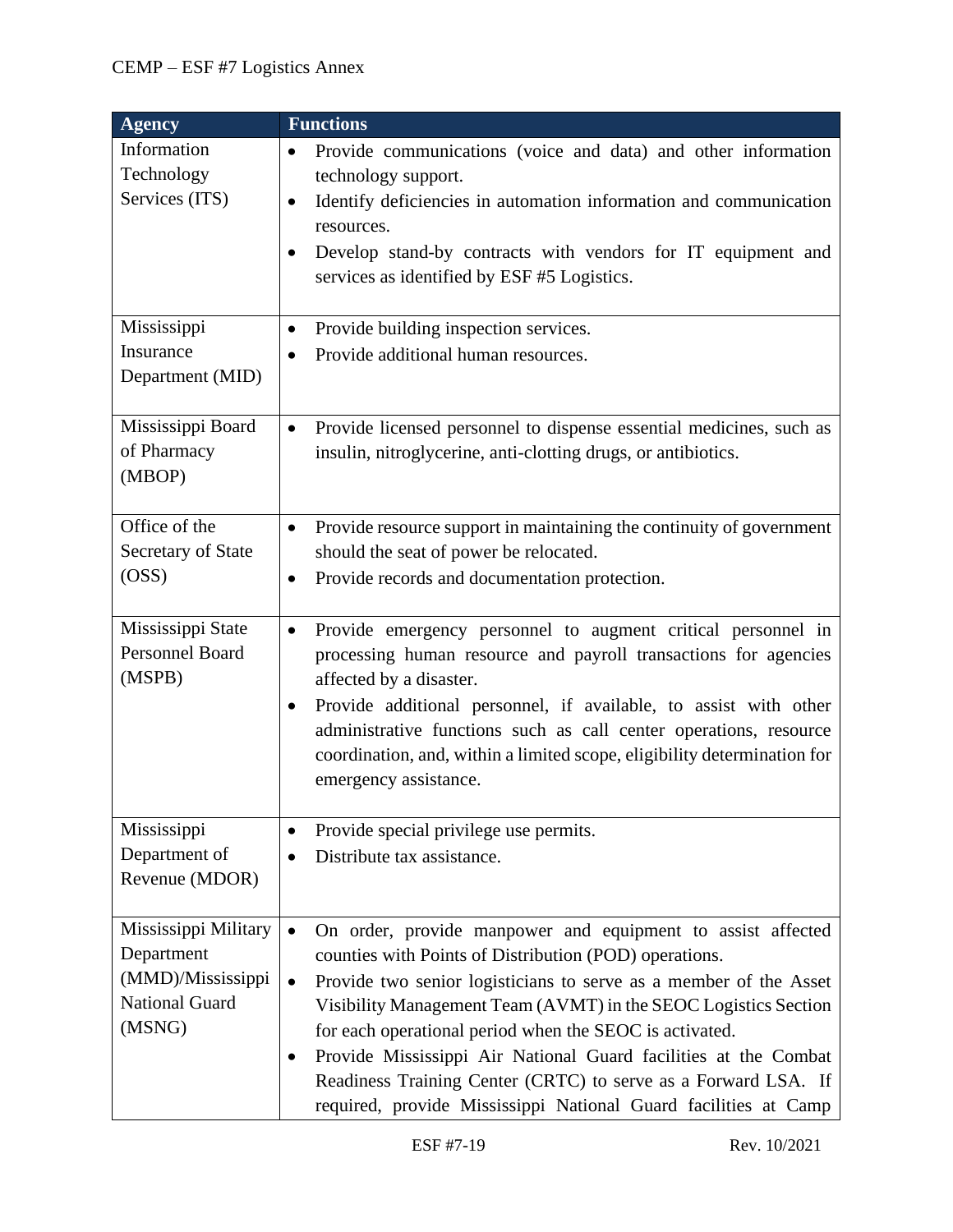| <b>Agency</b>         | <b>Functions</b>                                                            |
|-----------------------|-----------------------------------------------------------------------------|
| Mississippi Military  | Shelby Joint Forces Training Center (CSJFTC) and Camp McCain as             |
| Department            | staging areas.                                                              |
| (MMD)/Mississippi     | Manage and operate a second state staging area to support the<br>$\bullet$  |
| <b>National Guard</b> | distribution of commodities and equipment based on event                    |
| (MSNG) cont.          | requirements.                                                               |
|                       | Support pre-staging of bulk relief supplies (i.e., water, Meals-Ready-<br>٠ |
|                       | To-Eat (MRE's), ice) in conjunction with the State Logistics Cell.          |
|                       | (Moved from ESF #3).                                                        |
|                       |                                                                             |

**8. AUTHORITIES and REFERENCES.** The procedures in this ESF #7 Logistics Annex are built on the core coordinating structures of the CEMP. The specific responsibilities of each department and agency are described in the respective ESF, Support, and Incident Annexes, internal agency plans, policies, and procedures. See the CEMP Base Plan, SEOC Emergency Service Branch, or ESF #7 for a comprehensive list of Authorities and References.

- **a.** Robert T. Stafford Disaster Relief and Emergency Assistance Act; amended the Disaster Relief Act of 1974, PL 93-288. [https://www.fema.gov/sites/default/files/2020-03/stafford-act\\_2019.pdf](https://www.fema.gov/sites/default/files/2020-03/stafford-act_2019.pdf)
- **b.** Public Law 104-321, October 1996 (EMAC) [Public Law 104-321, October 1996](https://www.congress.gov/104/plaws/publ321/PLAW-104publ321.pdf)
- **c.** MS Code, Ann. § 33-15(1972): Mississippi Emergency Management Act of 1995, Title 33-15, et al. [Successor to Mississippi Emergency Management Law of 1980] [MS Code 33-15](https://law.justia.com/codes/mississippi/2010/title-33/15/)
- **d.** MS Code, Title 45, Chapter 18 Emergency Management Assistance Compact (EMAC) [Mississippi Code of 2018, Title 45, Chapter 18](https://law.justia.com/codes/mississippi/2018/title-45/chapter-18/)
- **e.** National Preparedness Goal, Second Edition, September 2015 <https://www.fema.gov/media-library/assets/documents/25959>
- **f.** National Incident Management System, Third Edition, October 2017 <https://www.fema.gov/media-library/assets/documents/148019>
- **g.** National Response Framework, Fourth Edition, October 2019 <https://www.fema.gov/media-library/assets/documents/117791>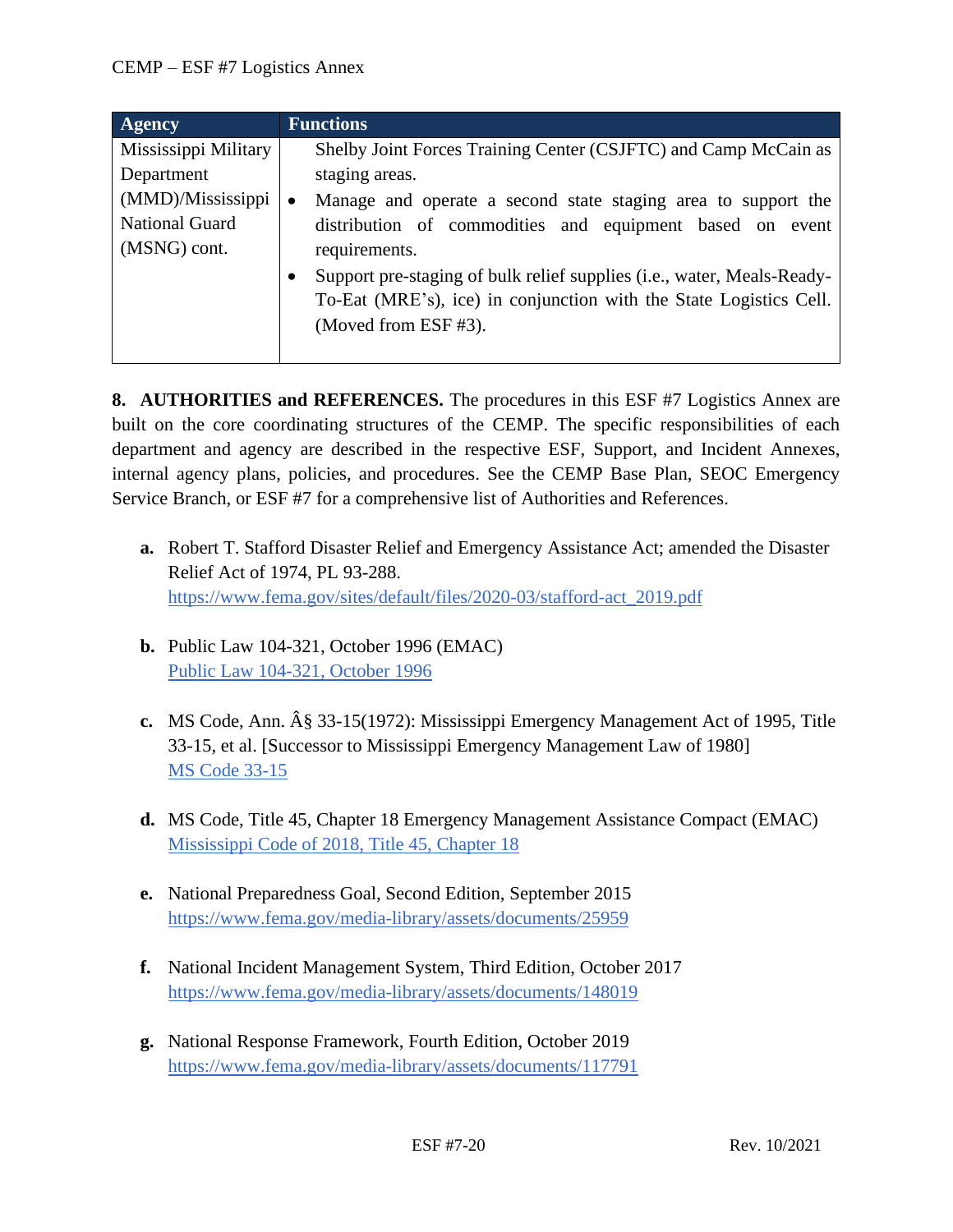- **h.** National Disaster Recovery Framework, Second Edition, June 2016 <https://www.fema.gov/media-library/assets/documents/117794>
- **i.** National Protection Framework, Second Edition, June 2016 [https://www.fema.gov/sites/default/files/2020-04/National\\_Protection\\_Framework2nd](https://www.fema.gov/sites/default/files/2020-04/National_Protection_Framework2nd-june2016.pdf)[june2016.pdf](https://www.fema.gov/sites/default/files/2020-04/National_Protection_Framework2nd-june2016.pdf)
- **j.** FEMA National Incident Support Manual, Change 1, January 2013 [https://www.fema.gov/sites/default/files/2020-](https://www.fema.gov/sites/default/files/2020-04/FEMA_National_Incident_Support_Manual-change1.pdf) [04/FEMA\\_National\\_Incident\\_Support\\_Manual-change1.pdf](https://www.fema.gov/sites/default/files/2020-04/FEMA_National_Incident_Support_Manual-change1.pdf)
- **k.** FEMA Incident Action Planning Guide, July 2015 [https://www.fema.gov/sites/default/files/2020-](https://www.fema.gov/sites/default/files/2020-07/Incident_Action_Planning_Guide_Revision1_august2015.pdf) [07/Incident\\_Action\\_Planning\\_Guide\\_Revision1\\_august2015.pdf](https://www.fema.gov/sites/default/files/2020-07/Incident_Action_Planning_Guide_Revision1_august2015.pdf)
- **l.** FEMA Developing and Maintaining Emergency Operations Plan, Comprehensive Preparedness Guide (CPG) 101, Version 3.0, September 2021 [https://www.fema.gov/sites/default/files/documents/fema\\_cpg-101-v3-developing](https://www.fema.gov/sites/default/files/documents/fema_cpg-101-v3-developing-maintaining-eops.pdf)[maintaining-eops.pdf](https://www.fema.gov/sites/default/files/documents/fema_cpg-101-v3-developing-maintaining-eops.pdf)
- **m.** State of Mississippi Comprehensive Emergency Management Plan, January 2022 [MEMA Downloads/CEMP](https://msmema.sharepoint.com/Shared%20Documents/Forms/AllItems.aspx?id=%2FShared%20Documents%2FMEMA%20Downloads%2FComprehensive%20Emergency%20Management%20Plan%20%2D%202022&viewid=8f98db8b%2D85b5%2D471a%2Db3cc%2D6cc4ee9e7407)
- **n.** State of Mississippi New Madrid Seismic Zone OPLAN, January 2018 [MEMA Downloads/State Plans](https://msmema.sharepoint.com/Shared%20Documents/Forms/AllItems.aspx?viewid=8f98db8b%2D85b5%2D471a%2Db3cc%2D6cc4ee9e7407&id=%2FShared%20Documents%2FMEMA%20Downloads%2FState%20Plans)
- **o.** State of Mississippi Radiological Emergency Preparedness Plan (MREPP), October 2020 [MEMA Downloads/State Plans](https://msmema.sharepoint.com/Shared%20Documents/Forms/AllItems.aspx?viewid=8f98db8b%2D85b5%2D471a%2Db3cc%2D6cc4ee9e7407&id=%2FShared%20Documents%2FMEMA%20Downloads%2FState%20Plans)
- **p.** State of Mississippi Hurricane Plan, January 2022 [MEMA Downloads/State Plans](https://msmema.sharepoint.com/Shared%20Documents/Forms/AllItems.aspx?viewid=8f98db8b%2D85b5%2D471a%2Db3cc%2D6cc4ee9e7407&id=%2FShared%20Documents%2FMEMA%20Downloads%2FState%20Plans)
- **j.** State of Mississippi Evacuation Plan, January 2022 [MEMA Downloads/State Plans](https://msmema.sharepoint.com/Shared%20Documents/Forms/AllItems.aspx?viewid=8f98db8b%2D85b5%2D471a%2Db3cc%2D6cc4ee9e7407&id=%2FShared%20Documents%2FMEMA%20Downloads%2FState%20Plans)
- **q.** MEMA Response Framework, March 2021 [MEMA Downloads/MEMA Publications](https://msmema.sharepoint.com/Shared%20Documents/Forms/AllItems.aspx?viewid=8f98db8b%2D85b5%2D471a%2Db3cc%2D6cc4ee9e7407&id=%2FShared%20Documents%2FMEMA%20Downloads%2FMEMA%20Publications)

The MEMA reference repository, containing the CEMP base plan, associated annexes, appendices, and other supporting documents, can be found at [MEMA Downloads.](https://msmema.sharepoint.com/:f:/g/EqOo4aFNl0dPjja3MdSpSSsBlSoSLEznRJvlUGHnID2Crw?e=G23aoB)